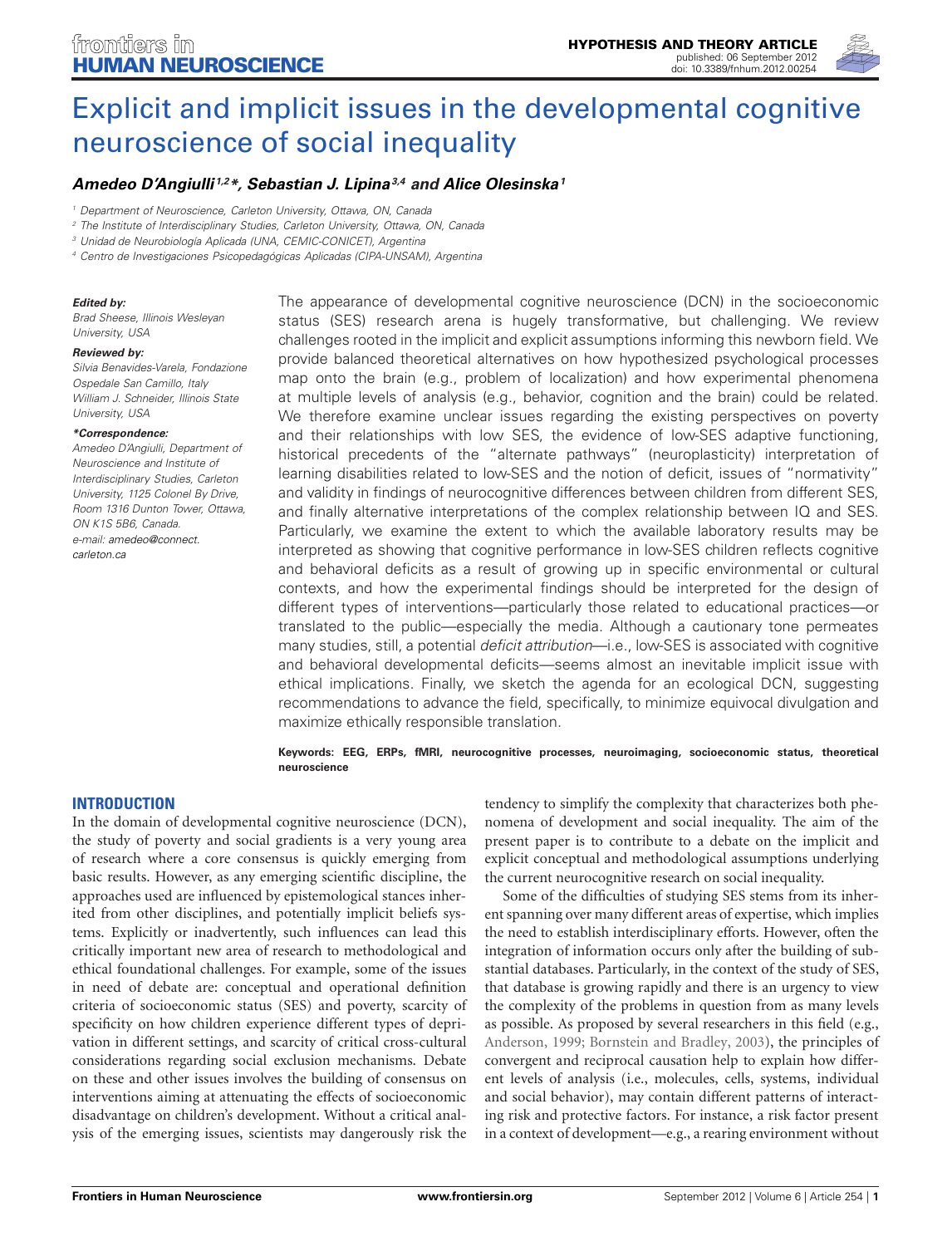enough stimulation for cognitive competences—may not be sufficient to cause a perturbation in the typical course of development, but the interaction between such an environment and maternal depression may indeed have that impact (for reviews and discussions of examples of these instances of cumulative/comorbidity effects, see [Bradley and Corwyn](#page-13-0), [2002](#page-13-0); [Hackman et al., 2010](#page-14-0)).

Another goal of this paper is to review the basis of the *deficit assumption* that is possible to identify in some approaches focusing on SES from a neuroscientific perspective. Many researchers working in this field explicitly mention that results—e.g., impact of poverty on cognitive performance or pattern of neural activation—do not imply any reference to a disorder or deficit. However, the model of explanation underlying some strategies of investigation does not go beyond *similarity*, by virtue of which several difficulties that children show in schools or in laboratory assessments are related to particular neural network patterns of activation that have been found in clinical populations and patients. The latter may raise an implicit prejudice or misconception any time it is applied to exclusively support research efforts aimed at finding differences that reflect negative outcomes in terms of disadvantages of one or more groups as compared to a normative group taken as criterion [\(Boykin and Allen, 2002,](#page-12-2) [2004](#page-13-1)). Conversely, in some other instances, it may seem reasonable that differences in patterns of neural processes between small groups of children may be a sufficient condition to infer a deficit-like condition, such as "developmental delay," even though there are no manifest differences in behaviors that define the deficit or disorder. Such interpretation is generally grounded on an assumption of underlying neurological immaturity. Yet, there is strong evidence against the plausibility of this stance. Neurological immaturity, particularly neoteny, has been long recognized as trademark of neural plasticity in the human species [\(De Beer](#page-13-2), [1930;](#page-13-2) [Fuentes](#page-14-1), [2009\)](#page-14-1) and the association between higher levels of cognitive abilities and delayed trajectories of cortical development in the "late bloomers" confirm that immaturity is not necessarily associated with negative outcomes [\(Shaw et al.,](#page-15-0) [2006](#page-15-0)). Approaches alternative to the deficit assumption propose to consider the broad range of plastic cognitive processes, which characterizes human population. From this perspective, differences do not always have to correspond to deficits, as shown in intervention studies [\(Burger, 2010\)](#page-13-3) and in alternative conceptualizations of conditions such as attention deficit and hyperactivity disorder (ADHD) (e.g., [Jensen et al.](#page-14-2), [1997](#page-14-2), [2006\)](#page-14-3) and dyslexia [\(Geschwind, 1982](#page-14-4), [1984](#page-14-5)).

The present paper is primarily concerned with interpreting lower performance in low-SES children, relative to their high-SES counterparts, as an indication of underlying brain deficit. Similarly, the paper is concerned with assigning low SES as a direct, univariate cause of cognitive deficits. In addition, we examine critically the nature of the still vaguely formulated deficit that generally is (explicitly or implicitly) assigned to individuals with low SES. The latter issue is addressed as a question of normativity, according to which *differences* relative to a criterion deemed as "normal" are interpreted as *deficits*. We mainly focus on the developmental human neuroscience literature which relies on findings of differences between compared groups. Our critical view of the deficit attribution does not underestimate the possibility of real

deficit. We present a perspective according to which interventions are the main tool to determine real underlying deficits, since several intervention programs show that many of the lags in low-SES children's performance are neither irreversible nor inevitable.

# **STATE OF THE ART AND WHY IT IS TIME FOR EPISTEMOLOGICAL REFLECTION**

Undoubtedly, cognitive scientists and neuroscientists would have a tremendous desire to contribute to understand and "solve the problem" of poverty with the powerful analytic tools that such disciplines can afford. Then, it is natural and genuine to foster the interest in accumulating a synthesis of the available knowledge, or the "state of the art," and translate this knowledge in action and intervention efforts [\(Posner](#page-15-1), [2009\)](#page-15-1).

Examples of this genuine thrust are the recent reviews by [Hackman and Farah](#page-14-6) [\(2009\)](#page-14-6), [Hackman et al.](#page-14-0) [\(2010](#page-14-0)), Lipina and Colombo [\(2009\)](#page-14-7) and [Raizada and Kishiyama](#page-15-2) [\(2010](#page-15-2)), establishing consensus on the evidence base of the neurocognitive science of social inequality. Based on studies by different researchers during the last decade, these syntheses show how some experiences related to low SES or poverty during childhood are associated with behavioral performance in tasks hypothesized to be related to different underlying neurocognitive systems. Specifically, most studies use behavioral and neuroimaging methods to characterize SES disparities in specific neurocognitive paradigms. These studies are interpreted as suggesting that SES is a predictor of differences in neurocognitive performance, particularly of language and executive functions, and that these differences are found in neural processing even when behavioral performance levels are similar.

These timely reviews raise important issues and highlight the necessity of considering poverty and SES in cognitive neuroscience research as a critical developmental priority towards a scientific agenda that includes the following issues: neural plasticity, sensitive periods, epigenetics, vulnerability and susceptibility, exposure to environmental toxins, nutrition, stress response, impact of different forms of poverty on neurocognitive processing, and influences of childhood poverty on neurocognitive functioning [during](#page-14-7) [adult](#page-14-7) [life](#page-14-7) [\(Hackman and Farah](#page-14-6)[,](#page-14-7) [2009](#page-14-6)[;](#page-14-7) Lipina and Colombo, [2009](#page-14-7); [Gianaros and Manuck, 2010](#page-14-8); [Hackman et al.,](#page-14-0) [2010](#page-14-0); [Raizada and Kishiyama](#page-15-2), [2010\)](#page-15-2). That is, finally SES is a legitimate topic for serious neurocognitive scientific investigation rather than being relegated to the role of control or confound variable.

However, as in all areas of recent development it would be now necessary to also begin the review of some important epistemological and ethical issues. For instance, some of the evidence included in the mentioned reviews deserves to be explored applying alternative interpretations, and consequently contribute with the enrichment and complexities of the neuroscientific agenda. In particular, it is unclear the extent to which the available laboratory results may be interpreted as showing that low-SES related experiences may be necessarily associated with cognitive and behavioral disorders or deficits in any environmental and cultural context; and how findings may be interpreted to inform the design of different type of interventions—particularly those related to educational practices.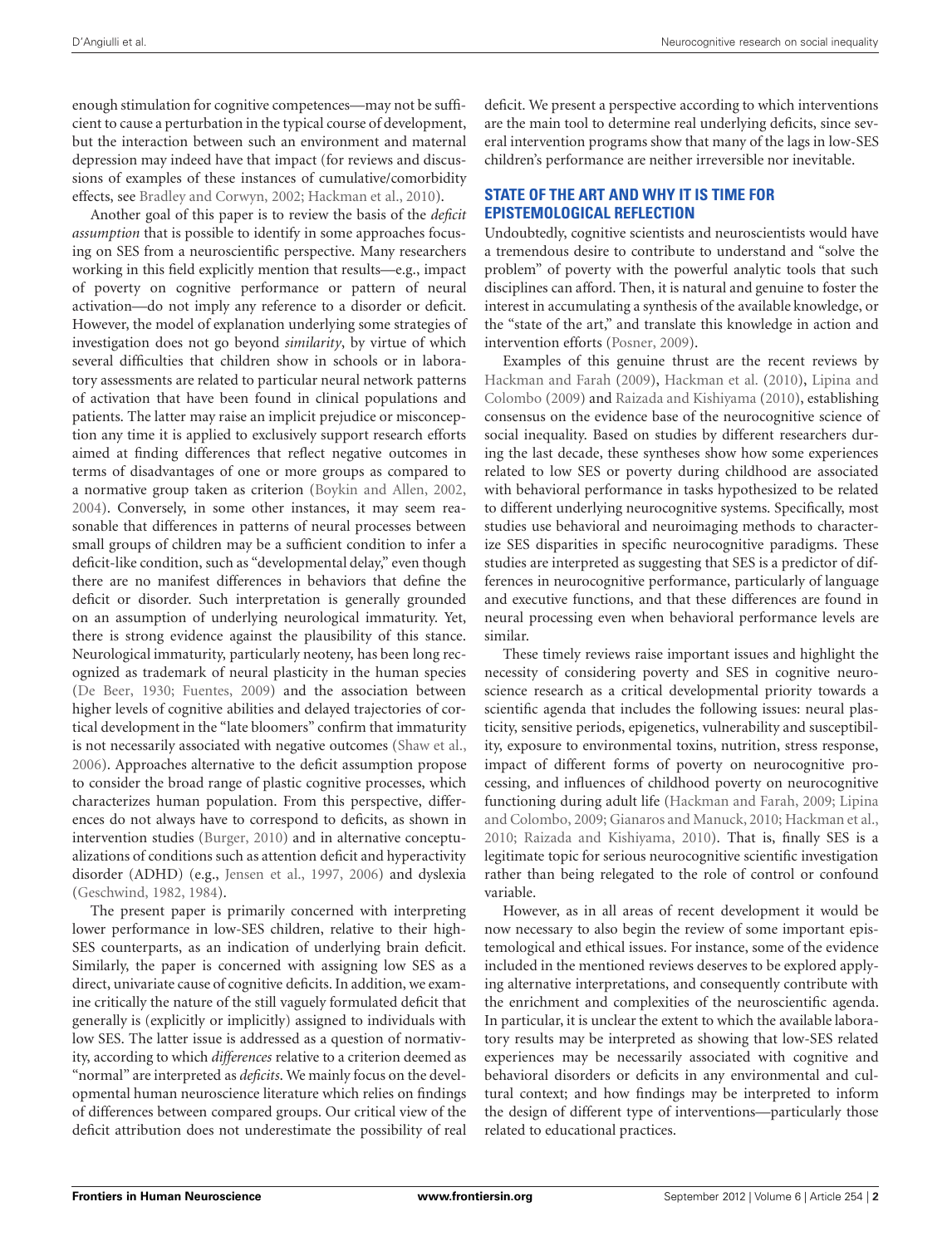Although a cautionary tone permeates the mentioned reviews, still, a potential *deficit attribution*—i.e., the notion that poverty or low-SES is associated with cognitive and behavioral developmental deficit[s—seems](#page-12-2) [almost](#page-12-2) [an](#page-12-2) [inevitable](#page-12-2) [implicit](#page-12-2) [issue](#page-12-2) [\(](#page-12-2)Boykin and Allen, [2002](#page-12-2), [2004\)](#page-13-1), particularly when media and scientific divulgators approach the theme even after talking with their authors (e.g., [Sanders](#page-15-3), [2008\)](#page-15-3).

Despite the preliminary description of cognitive processing in terms of basic operations—which represent a scientific advance with multiple scientific and policy implications—as it could probably said by most current literature in the field, these reviews do not distance enough from a recent relative of psychometric tradition that has systematically found confirmation of intellectual and cognitive delay as part of the typical profile of disadvantaged children (e.g., [Jensen, 1968\)](#page-14-9). Like forty years ago, the accumulation of evidence for negative outcomes can be perceived as overwhelming, so much so that it might be recognized almost as the same "syndrome of poverty" representation [\(Lewis](#page-14-10), [1967](#page-14-10)) systematically resurfaced to the arenas of social, behavioral and psychological disciplines for four decades since. Indeed, the current themes of discussion concerning research and intervention resemble strikingly those historical precedents and context when social disadvantage in children was explicitly linked with *deficits from cultural deprivation* (e.g., [Hunt](#page-14-11)[,](#page-13-4) [1968;](#page-14-11) [see also](#page-13-4) Deutsch et al., [1968](#page-13-4)). At this point, then, epistemological, conceptual and methodological reflection is timely in order to better understand the implications of low cognitive performance in today's children everyday life and any type of intervention effort, even those conducted in laboratory contexts, and the groups of children and families that are targeted. In the following sections, we explore the nature of the evidence of SES disadvantages in current DCN, starting from the conceptualization of poverty and SES used in neuroscientific studies.

#### **ISSUES ABOUT THE DEFINITION OF POVERTY**

Social stratification notions such as "class," and the different versions of "poverty" are classic constructs for sociology, economy, psychiatry, and several other disciplines that participate in analyzing poverty phenomena. Nevertheless, there is no unique and definitive definition of general poverty, particularly, of childhood poverty [\(Minujin et al., 2006\)](#page-15-4). It is also important to point out that there is an ongoing debate on the inconsistency with which SES is being measured in studies across the developmental sciences. Some studies have used questionnaires (e.g., Hollingshead's *four factor index of social status*), others inferred SES through the parents' educational level, the number of TV or computers at home, and others inquired about the income of the family directly. Furthermore, some studies relied on a single key proxy, such as a measure of family income, while others have used composite variables or multivariate approaches with inclusion of indicators ranging from few (e.g., five) to a large number (e.g., 25). At present, it is not clear exactly the extent to which the definitions and measures of SES are comparable, if they capture the same underlying factors and whether the results that are obtained with such definitions and measures can be legitimately synthesized under the same unitary interpretation [\(Duncan and Magnuson](#page-13-5), [2012](#page-13-5)). In this section, we

will selectively review just some of the inconsistencies as they apply specifically to DCN studies (for more detailed discussions see [Bradley and Corwyn](#page-13-0)[,](#page-12-1) [2002](#page-13-0)[;](#page-12-1) [Minujin et al.](#page-15-4)[,](#page-12-1) [2006](#page-15-4)[;](#page-12-1) Bornstein and Bradley, [2003\)](#page-12-1). For our scope, we will use *low SES* as synonymous of "relative poverty," however, we will use *poverty* in the instances where we want to refer specifically to "absolute poverty."

One of the most common approaches uses the specific level of income of a family to define a child's individual SES. There are inherent problems with this approach, because it views the effects of SES from a monetary standpoint and ignores the cofactors, which sometimes are better predictors of the graded effect of low SES. For example, prenatal factors such as the maternal mental health have an enormous impact on the cognitive development of a child, and cannot be reflected in the annual income of a family [\(Surkan et al.](#page-15-5), [2011\)](#page-15-5). This approach also does not consider the composition of households in terms of gender and ages, which could adversely affect the consideration of women and children needs. For instance, it does not take into account that children have much different needs than an adult, and that the goods of the hous[ehold might not be split evenly among its members \(](#page-15-4)Minujin et al., [2006\)](#page-15-4). More importantly, many of the things that are crucial for children healthy development are unrelated to purchasing power, and are not based on income criteria. A poverty-stricken family might still have access to clean air and water or other freely available resources. However, most poor families in many countries live in areas with toxins in their proximal environment, which have been proven to have a deep-rooted impact on human well-being since prenatal stages [\(Hubbs-Tait et al.,](#page-14-12) [2005](#page-14-12)). For example, prolonged exposure to nitrogen dioxide—a common traffic air pollution- has been associated with reduced performance in tasks demanding working memory, motor function and coordination [\(Freire et al., 2010](#page-13-6)). Furthermore, severe exposure to air pollutants in urban environments (i.e., fine particulate matter  $\langle 2.5 \mu \text{m} \rangle$  in diameter,  $\text{PM}_{2.5}$ ) has been linked w[ith children's cognitive impairments \(](#page-13-7)Calderón-Garcidueñas et al., [2011a](#page-13-7)[\),](#page-13-8) [white](#page-13-8) [matter](#page-13-8) [neuropathology](#page-13-8) [\(](#page-13-8)Calderón-Garcidueñas et al., [2012a](#page-13-8)[,b](#page-13-9)), brain stem and auditory processing pathology [\(Calderón-Garcidueñas et al., 2011b\)](#page-13-10) and neuroinflammation [\(Calderón-Garcidueñas et al., 2012a](#page-13-8)[,b\)](#page-13-9).

This widely used definition of poverty is being challenged by other multifactorial approaches such as the one informed by the universal principles of human rights [\(Barbarin](#page-12-3), [2003;](#page-12-3) [Roosa et al.,](#page-15-6) [2005](#page-15-6); [Minujin et al.](#page-15-4), [2006\)](#page-15-4). Human rights-based approaches usually include quantitative and qualitative indicators of access to education, health and work market, among others, and could offer a more consistent way to define poverty [\(UNPD, 2010](#page-16-0)). The income approach is an indirect measure of SES because it uses parental income and household wealth to measure the individual status of each child. The human rights-based approach can be applied to each child and family separately, and is a more accurate portrayal of their conditions, by being more sensitive to individual factors. This approach has also the potential to contribute to the discussions regarding the deficit assumptions in the context of the scientific community (see above), because it proposes to think about deprivations in terms of a continuum with several possible outcomes. Furthermore, in an ethical context of discussion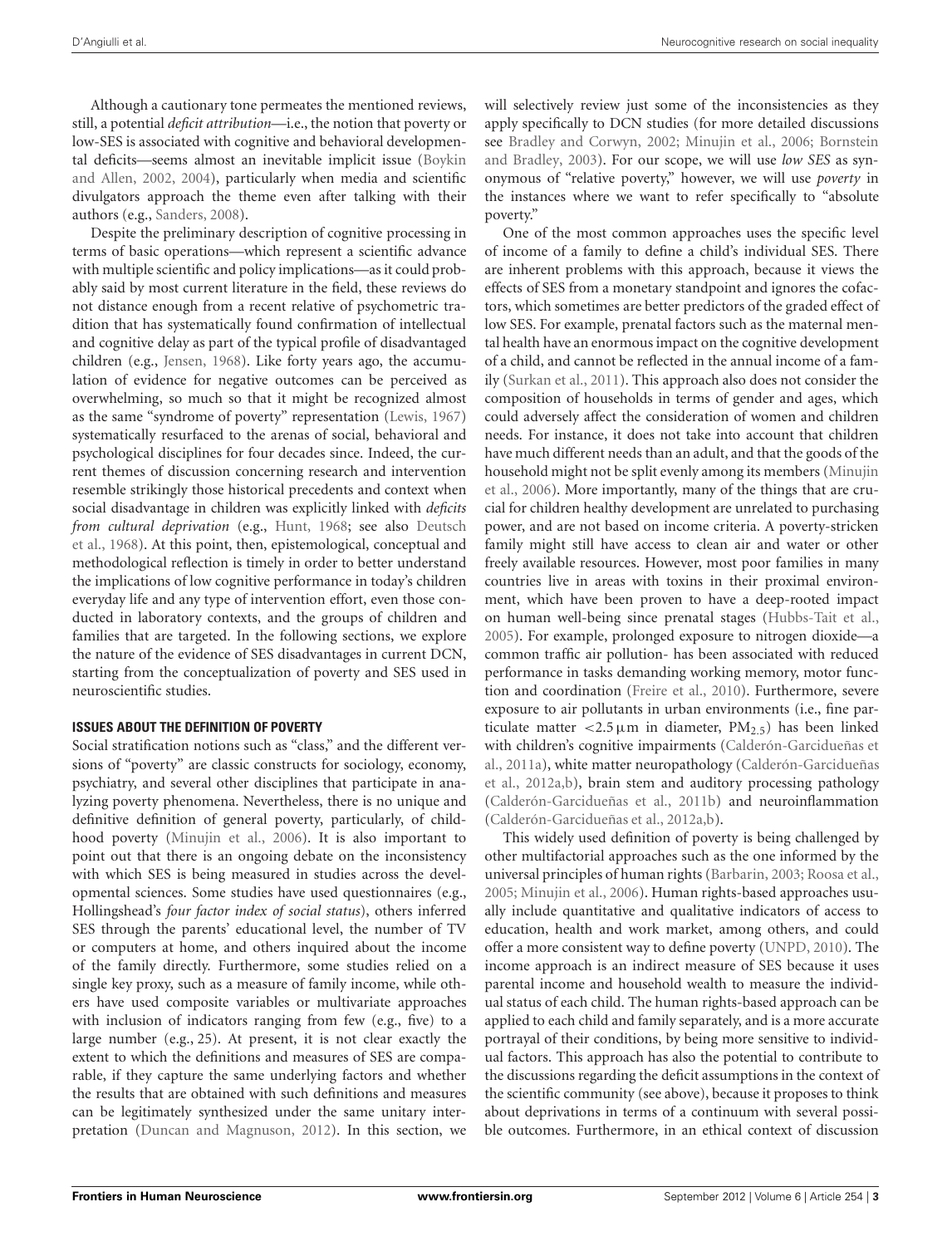considering poverty in terms of human rights requires to review critically the constructs of deficits, disability and potentialities.

However, even such an approach must be modified to accommodate for the different needs of children at different stages in cognitive development [\(Lipina et al., 2011](#page-14-13)). There is a gradient of effect according to several crucial factors such as: which risks the child was exposed to, the length of the exposure, and the child's de[velopmental period](#page-14-14) [\(Evans](#page-13-11)[,](#page-14-14) [2003](#page-13-11)[;](#page-14-14) Gassman-Pines and Yoshikawa, [2006;](#page-14-14) [Hall et al.](#page-14-15), [2010](#page-14-15)). Consequently, the definition of poverty should reflect graded effects of social inequality in interaction with developmental time-course of the child, instead of following the Extreme Group Approach (EGA; [Preacher et al.,](#page-15-7) [2005](#page-15-7)) in which the SES gradient is cut off generally on two halves fixed in time: poor or low-SES groups versus middle-high SES groups. It is known that EGA reduces reliability by exaggerating the differences between the groups and the individuals thereby represented.

## **ISSUES ABOUT VALIDITY, DEFICIT ATTRIBUTION, AND ASSIGNATION OF GROUP NORMATIVITY**

As we have already mentioned, for decades, cognitive differences between poor and non-poor or low and high SES developmental samples have been reported in psychometric and educational tests, such as those measuring IQ and Developmental Quotients (e.g., Bayley, CAT-CLAMS), arithmetic and language performances [\(Duncan and Brooks-Gunn](#page-13-12)[,](#page-13-0) [1997;](#page-13-12) [McLoyd](#page-15-8)[,](#page-13-0) [1998](#page-15-8)[;](#page-13-0) Bradley and Corwyn, [2002](#page-13-0)). However, historically, the interpretation of IQ differences and what they really mean is still debated [\(Ceci](#page-13-13), [1996](#page-13-13); [Nisbett, 2009;](#page-15-9) [Stanovich, 2009](#page-15-10)). The main line of criticism is that, if interpreted as a pure measure of intelligence, as in the classic psychometric tradition, IQ tests may be biased against certain groups, which predominantly include children at the lower end of the SES spectrum.

In his review of the WISC-R—one of the most widely used IQ tests in children[—Sattler](#page-15-11) [\(1992\)](#page-15-11), proposed that most of the evidence shows that mean WISC-R scores differences between groups often confound SES and cultural backgrounds. That is, minority children may not be culturally prepared to take IQ tests, because they may not appreciate the demands, achievement stimuli, time pressures, competitive edge required, and may not see the test in the same way. Furthermore, he observed that although most IQ tests correlate with performance on educational achievement tests and, therefore, as concluded by [Neisser et al.](#page-15-12) [\(1996;](#page-15-12) p. 93) may be said to have no "predictive bias," achievement tests are known to be unfair to certain groups in which low SES and minority status is overrepresented. Thus, the correlation between educational achievement and IQ scores could be interpreted not in terms of predictive validity but rather as a confirmation of anot[her](#page-15-12) [sense](#page-15-12) [of](#page-15-12) [test](#page-15-12) [bias,](#page-15-12) [by](#page-15-12) [some](#page-15-12) [called](#page-15-12) ["outcome](#page-15-12) [bias"](#page-15-12) [\(](#page-15-12)Neisser et al., [1996](#page-15-12); p. 93) by others related to "cultural bias" in the construction and administration of the tests [\(Suzuki and Valencia,](#page-16-1) [1997](#page-16-1); [Suzuki and Aronson](#page-15-13), [2005](#page-15-13)) and yet by others differentiated as "fairness" [\(Helms, 2006\)](#page-14-16).

In addition, a different but related line of behavioral research, has demonstrated that minority groups are especially vulnerable to the effects of social status *stereotype threats* during IQ testing [\(Steele and Aronson](#page-15-14), [1995;](#page-15-14) [Steele, 1997\)](#page-15-15). Very recently, Kishida

et al. [\(2012\)](#page-14-17) confirmed that the modulation of IQ performance resulting from framing the test-taker's environment with explicit or implicit cues about the test-taker's stereotyped social status is correlated with changes of the BOLD (blood oxygenation leveldependent) responses in amygdala and dorsolateral prefrontal cortex.

If IQ testing reflects the modalities, tasks or abilities contingent with the assessment situation, it follows that the differences between low- and high-SES children on some IQ subtests do not necessarily or predominantly reflect differences in the assumed complex neurocognitive operations. Other types of neurocognitive processing could be involved when "background" motivational, social or noisy circumstances appear during an assessment. Thus, although not all the performance differences are biased in the same way (especially those that control for some of these confounders), it is not known the extent to which the underlying cognitive processes are more important than motivational, emotional or social ones during the assessment situation to perform well on IQ tests.

Another criticism is that low SES children may have lower IQ scores because the tests do not adequately capture how those children really function in everyday settings. [Elkind](#page-13-14) [\(1973\)](#page-13-14) suggested two possible accounts as alternatives to the attribution of deficit. One account may be that children from low-SES may develop more quickly than their high-SES counterpart to anchor all their experiences around problems or tasks that involve practical reasoning, albeit very complex (*premature structuring*). The other account may be that low-SES children may get to the same point as the high-SES children get, in their mental growth, but they may get there using *different* functional pathways (*alternate elaboration*). Hence, interpretation of the effects of low-SES or poverty as a form of intellectual deprivation or lack of cognitive stimulation should be qualified more precisely. Elkind suggested that intellectual deprivation in poor children could refer to the kind and not to quantity of stimulation. What poor children may be deprived of is the same kind of stimulation expected in middle- or high-SES children, the one that will prepare them to do well in tests and school achievements [\(Elkind](#page-13-14), [1973](#page-13-14); p. 73). On the constraint of a majority or mainstream group, our culture does value some skills over others, and the IQ tests can be considered an accurate predictor of a person's ability to succeed in the abilities most valued by such a culture (favoring middle- and high-SES, [Nisbett](#page-15-9), [2009](#page-15-9)). Because IQ tests are at least in part culturally biased, being a reflection of the dominant culture's values, the most appropriate interpretation seems that likely they are measures of normativity in our population [\(Vonèche, 2006\)](#page-16-2).

The indeterminacies just outlined put into question that IQ differences can be used as reliable indicators of SES neurocognitive differences, if the normativity issues are not considered in the interpretation of the results.

# **ISSUES ABOUT DEFICIT ATTRIBUTION AND LEARNING SKILLS: AN OPPORTUNITY FOR DCN**

Careful manipulation of classroom setting and teaching strategies have shown that low-SES children might not be lacking the IQ to perform accurately: approaches to learning are teachable skills that may serve to lessen the gap between advantaged and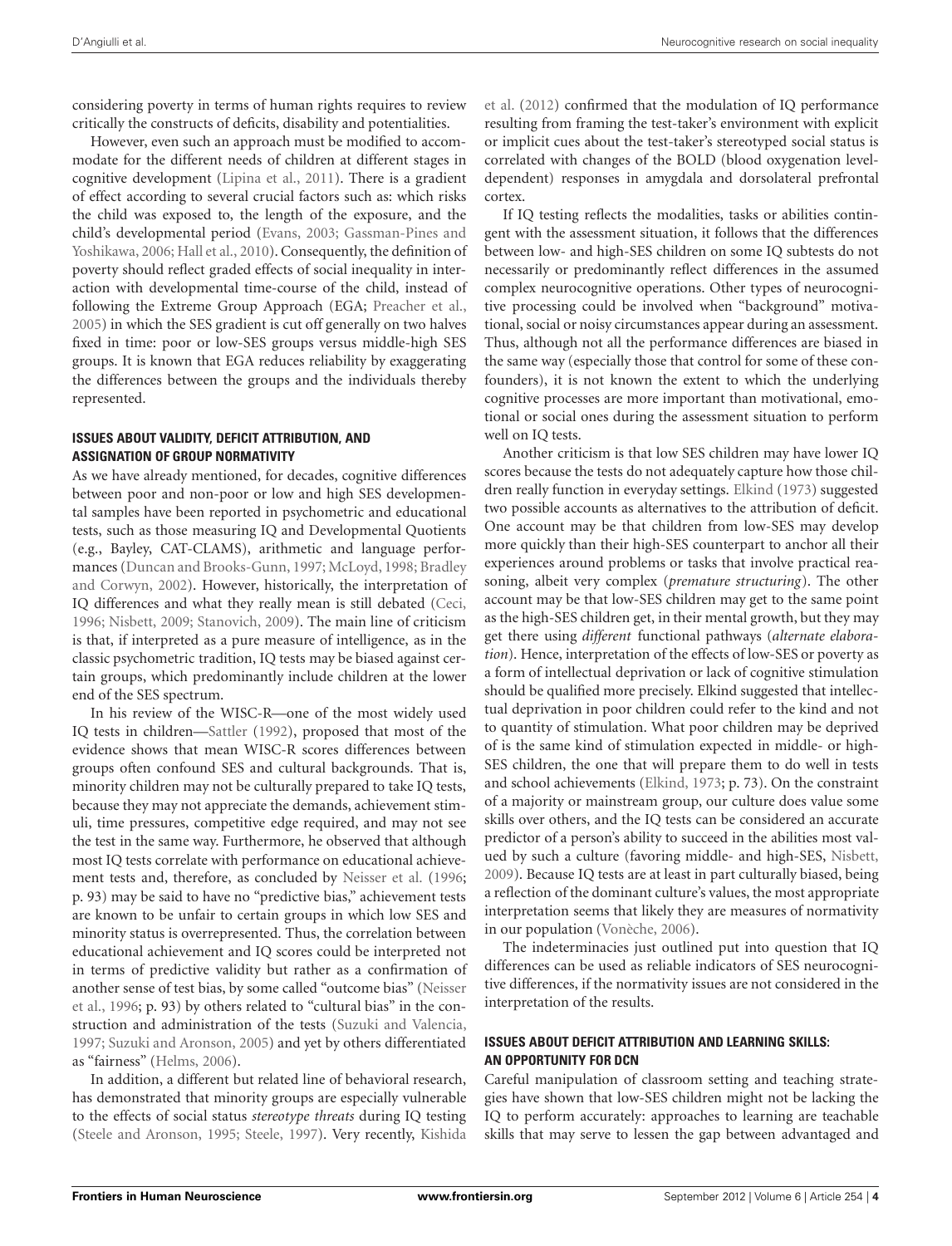disadvantaged children in the classroom. These skills are malleable, and therefore susceptible to interventions, and generalized to other areas of children's life [\(Domínguez et al.](#page-13-15), [2011](#page-13-15)). When controlling for stable traits such as intelligence, it has been found that learning processes account for most of the variability of academic success in the classroom [\(Schaefer and McDermott,](#page-15-16) [1999](#page-15-16)). This suggests that in some circumstances, one of the main difficulties of low-SES children could be the fit between their approach to learning and the typical classroom setting.

For instance, to bring the above argument closer to the neurosc[ience realm, some older conditioning studies \(e.g.,](#page-13-16) Bresnahan et al., [1969\)](#page-13-16) have confirmed that low-SES children do not tend to employ the "win-stay, lose-shift" method of learning -the strategy of keeping a hypothesis if it is proven right, and discarding it for a new one if it is proven wrong. Low-SES children tend to preserve a hypothesis based on even partially reinforced behavior, and do not adjust their behavior when proven "wrong". This failure to adapt to the "win-stay, lose-shift" strategy could be the result of overlearning. The number of confirmations after the child has learned the hypothesis makes it more difficult to shift hypothesis after partial reinforcement is introduced [\(Bresnahan and Shapiro,](#page-13-17) [1972](#page-13-17)). Alternatively, the reason because low-SES children tend to preserve their hypothesis may be due to their inconsistent reinforcement histories, and even if low-SES children's hypothesis is not reinforced 100% of the time, it may be reinforced more than what they are used to [\(Bresnahan and Shapiro, 1972\)](#page-13-17). In their pivotal study, [Bresnahan and Blum](#page-13-18) [\(1971\)](#page-13-18) exposed high- and low-SES children to 0, 6, or 12 random reinforcements prior to the beginning of hypothesis formation. At 6 random reinforcements, high-SES children were making almost as many errors as low-SES children. At reinforcement number 12, the high-SES sample performed just as badly as the low-SES sample. This suggests the devastating effect of chaotic reinforcement on children ability to shift and form hypothesis, and may offer a possible explanation regarding why low-SES children have difficulties in this area. Overlearning may also contribute to the gradient of SES effect on cognitive development, since the longer a low-SES child spends in a chaotic environment, the harder it is to adapt the structured academic world [\(Maxwell, 2010\)](#page-15-17). Both groups of children employ cognitive strategies, but low-SES children would be more predictable. They seem to base their responses on the previous reinforcement, rather than attempting to figure out the odds [\(Silverman and Shapiro, 1970](#page-15-18)). However, it has been shown that when the more complex shifting reinforcement strategies are rewarded, then all subjects—whether low- or high-SES—switch to them [\(Bresnahan and Shapiro](#page-13-17), [1972](#page-13-17)), and, in particular low-SES children show a much faster extinction period than their high-SES counterpart when rewards are eliminated.

This line of evidence is consistent with current research approache[s](#page-13-19) [on](#page-13-19) [cognitive](#page-13-19) [flexibility](#page-13-19) [\(Lipina et al.](#page-14-18)[,](#page-13-19) [2005](#page-14-18)[;](#page-13-19) Clearfield and Niman, [2012\)](#page-13-19) environmental chaos [\(Evans and Wachs, 2010](#page-13-20)) and [adaptive](#page-13-21) [executive](#page-13-21) [attention](#page-13-21) [\(Mezzacappa, 2004;](#page-15-19) D'Angiulli et al., [2008a](#page-13-21)[,b](#page-13-22)). Recently, literacy and numeracy skills have begun to be approached by DCN and Educational Neuroscience as well [\(Blair and Razza](#page-12-4), [2007;](#page-12-4) [Battro et al., 2008;](#page-12-5) [Lipina and Sigman,](#page-14-19) [2012](#page-14-19)), constituting a fertile field to reanalyze some of the mentioned hypothesis from a neuroscientific perspective. There are

now better opportunities to test the continuity between basic skills or preferences of information processing, which sculpt learning very early outside the schools [\(Blair, 2002](#page-12-6)), and the ways in which rules are understood and manipulated later on, inside and outside the schools, contributing to how children learn and think in everyday life.

### **ISSUES ABOUT DEFICIT ATTRIBUTION, CROSS-CULTURAL NEUROPSYCHOLOGY, AND THE INTEGRATION OF COGNITIVE AND BRAIN ACTIVATION LEVELS OF ANALYSIS**

A branch of neuropsychological research extending the classic work of [Luria](#page-14-20) [\(1976](#page-14-20)) has focused on establishing more direct links between families SES as it is embedded in the sociocultural context, especially in literate versus illiterate groups, and neurocognitive functions. Using batteries of neuropsychological tests, Ardila and colleagues [\(Roselli and Ardila](#page-15-20), [2003](#page-15-20); [Ardila](#page-12-7), [2005](#page-12-7)) have built a knowledge base on the interactions between social environment and the development of neurocognitive abilities during the life-span (for a comprehensive overview see [Uzzell et al.,](#page-16-3) [2007](#page-16-3)).

Nevertheless, behavioral measures do not fare any better since they are indirect and too global to be reliably put in correspondence with circumscribed focal brain deficits of the size picked up by, for instance, magnetic resonance imaging (MRI). The link between a focal lesion and the large dynamic networks could possibly be empirically incommensurable [\(Logothetis, 2008\)](#page-14-21) and could only be proven by direct manipulation of the "black box" [\(Farah](#page-13-23), [1994\)](#page-13-23), such as systematically and selectively impairing a neural network to observe how the resulting focal brain damage directly affects the intervening process. Thus, these correspondences are at best suggestive and grossly approximate.

Confronted with the issues of indirect, inferred evidence, several investigators have turned to different neuroimaging techniques. One of these, the evoked-related potentials (ERPs), a non-invasive, child-friendly and relatively inexpensive technique, allows researchers to capitalize on the greater sensitivity of ERP compared to behavioral measures, and exploring differences between groups across different measurements of a same construct (i.e., attention). For example, [Stevens and colleagues](#page-15-21) [\(2009](#page-15-21)) found amplitude differences between high- and low-SES children to probes in an unattended channel, yet both groups had equivalent comprehension and memory performance for story presented in the attended auditory channel. Thus, these findings may suggest that group differences in distractor suppression arise from differences in attentional modulation at early stages of perceptual processing (i.e., within 100 ms of stimulus presentation), confirming how ERP measures are able to detect differences (i.e., with millisecond accuracy) that may not be observable with the usual behavioral measures used in most laboratories.

In another study by [Kishyiama et al.](#page-14-22) [\(2009](#page-14-22)), high- and low-SES groups were equated on standardized norms from neuropsychological tests. The predictions and interpretations of these findings were based on considerable evidence concerning two specific attention-related processes (i.e., novelty and prefrontaldepe[ndent extrastriate responses, e.g.,](#page-16-4) [Barcelo et al., 2000](#page-12-8); Yago et al., [2004\)](#page-16-4). Consistent with ERP measures of target detection, they found no group differences in behavioral target (novelty)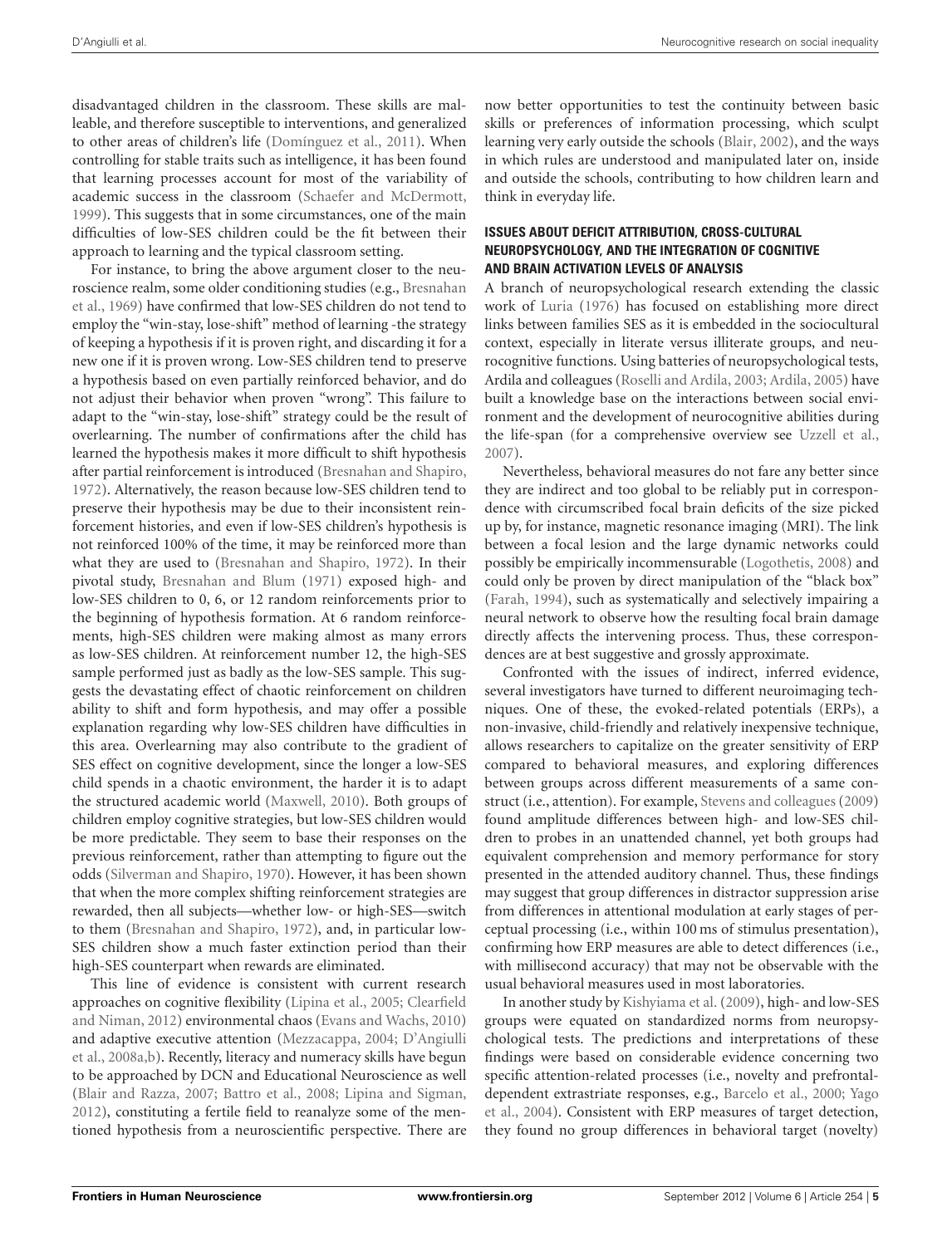responses (which does not imply that behavioral differences do not exist, as other studies have been verifying in the last decades) but supported the hypothesis that group differences would only be observed in prefrontal-related neural responses. The latter results have been also interpreted as demonstrating that observed differences in prefrontal-related ERP responses cannot be attributed to task difficulty (see [Hackman and Farah, 2009](#page-14-6)).

The most important contribution of these studies is the demonstration of the importance of analyzing the influences of SES on neurocognitive performance simultaneously according to at least two level of analysis: (1) behavior, and (2) concomitant neural activation. However, at the same time these types of analyzes illustrate some epistemological difficulties on what DCN should incorporate in its agenda. Both studies seem to make different assumptions on the measured ERP waves that induce a sort of confusion of the level of analysis of the explananda. It is possible that they confound the level of brain activation with the level of functional organization of complex cognitive or mental events (e.g., cognitive control). The latter cannot be operationalized in well defined sets of single operations, or put in correspondence with large regional changes of activation, which in turn are characterized by large individual differences and are directionally ubiquitous—can correlate with both positive or negative polarities in ERPs (or activation and deactivation in fMRI and PET). There is now a considerable literature demonstrating that no currently available single neuroimaging technique affords such a fine resolution grain to directly portray *how* the flow of information is organized for complex cognition. That is, showing where and the extent the information is used does not elucidate how the brain [uses it for cognitive operations \(](#page-15-23)[Roland](#page-15-22)[,](#page-15-23) [1993](#page-15-22)[;](#page-15-23) Sartori and Umilta, [2000](#page-15-23); [Servos](#page-15-24), [2000;](#page-15-24) [Logothetis](#page-14-23), [2001](#page-14-23), [2008;](#page-14-21) [Faux, 2002;](#page-13-24) [Krekelberg et al.](#page-14-24), [2006](#page-14-24)).

In some neuroscientific reports, it seems that the role of the analysis of behavior and functional organization may be considered as ubiquitous, whether low-SES children do or do not perform similarly to middle or high class children, their brain is almost expected not to be activated as efficiently as it should (see [D'Angiulli and Lipina, 2010](#page-13-25); and [Jensen, 2009](#page-14-25) for examples of such an assumption). But in the absence of morphological abnormalities, departure from typical brain activity in low-SES individuals can only be validated in relation to an external objective criterion of low performance. It would be interesting to analyze to what extent these assumptions were or not inherited from the behavioral studies on the effects of SES on behavior, school achievement and IQ, which also have tended to hinge on the effect of normativity. That is, low-SES samples differ from typically developing children belonging to middle-class majority group, therefore, this could be interpreted as a delay, an impairment or just atypical. Another potential implication of this suggested inheritance could be that in some neuroimaging studies is considered as a plus-value point when children from disparate SES backgrounds achieve the same levels of behavioral performance. Despite the advantage of identifying apparently pure neural measures indicating activation differences, such findings do not necessarily imply that neural differences are deficits. In other words, deficits cannot be presumed in samples of low-SES individuals only based on brain differences [\(Elkind](#page-13-14), [1973](#page-13-14)).

Another type of epistemological issue would be represented by those studies that equate patterns of activation from different types of populations, such as brain-injuried patients, with low-SES children. For instance, in the [Kishyiama et al.'s work](#page-14-22) [\(2009\)](#page-14-22), the background research [\(Barcelo et al.](#page-12-8), [2000;](#page-12-8) [Yago et al., 2004](#page-16-4)) supporting the brain wave and top-down mechanism considered is based on very controlled but rather small studies with stroke patients and adults. The comparison between stroke patients and children from low-SES backgrounds would present some epistemological issues. First, it did not address how age modulates the associations between SES, behavioral performance, and brain activation. Second, the use of lesion models or references would induce the assumption that dissociation techniques prove localization. However, behavioral changes from damage to a certain part of the brain, does not indicate sufficiency. That is, consistent with *pluripotentiality* [\(Luria, 1964](#page-14-26), [1966\)](#page-14-27) and *neural reuse* principles [\(Anderson, 2010](#page-12-9)), the affected areas of the brain could be contributing crucial information, but the changed function may not necessarily be all or even partially represented in that area, but in a chain of complex temporal and spatial networks dynamics. Another example of this argument would be the Noble and colleagues finding that the Left Perisylvian/Language System is sho[wn to have a significant correlation to SES variation \(](#page-15-25)Noble et al., [2006\)](#page-15-25), if by over-interpreting we could forget that the "Left Perisylvian/Language System" was proposed by the authors as a broad operational construct, that correlation could be also put in direct correspondence with differences in focal brain functions in left hemisphere structures specialized for language, such as Broca's area [\(Raizada et al., 2008\)](#page-15-26). However, although speech functions are assumed to correspond to a decidedly contained region, a large variability in lesion patterns and speech disturbances have been observed [\(Hojo et al.](#page-14-28), [1984\)](#page-14-28) and Broca's area has been implicated in functions other than speech, such as tool use [\(Higuchi et al.](#page-14-29), [2009\)](#page-14-29). Furthermore, the developmental validity of hypothesized neurocognitive systems such as the Left Perisylvian/Language System really comes from few nonlongitudinal studies with results from variable samples, implying that behavioral evidence of neurocognitive differences between SES groups, especially in preschool children, are still tentative at this point.

There is also the issue of a certain circular logic in defining cognitive processes. The research would induce these processes from task-dependent behavior, but the formation of these tasks require prior knowledge of the sought after process. This previous inferred knowledge can taint the experiment and produce results that seem valid, only because they could validate the researcher's expectations in the first place. Such circularity can be particularly problematic for research on SES. For example, in the [Stevens and colleagues](#page-15-21) study [\(2009\)](#page-15-21), the described cognitive performance is related to a very complex semantic comprehension listening task, which engages various components of working memory, yet the positive wave differential effects which much of their analysis focuses on is interpreted as mostly reflecting early attentional processes. Consequently, it would be important to be cautious before confirming the involvement of only one type of cognitive process, in order to contribute with a reliable epistemological validation of psychological constructs—especially when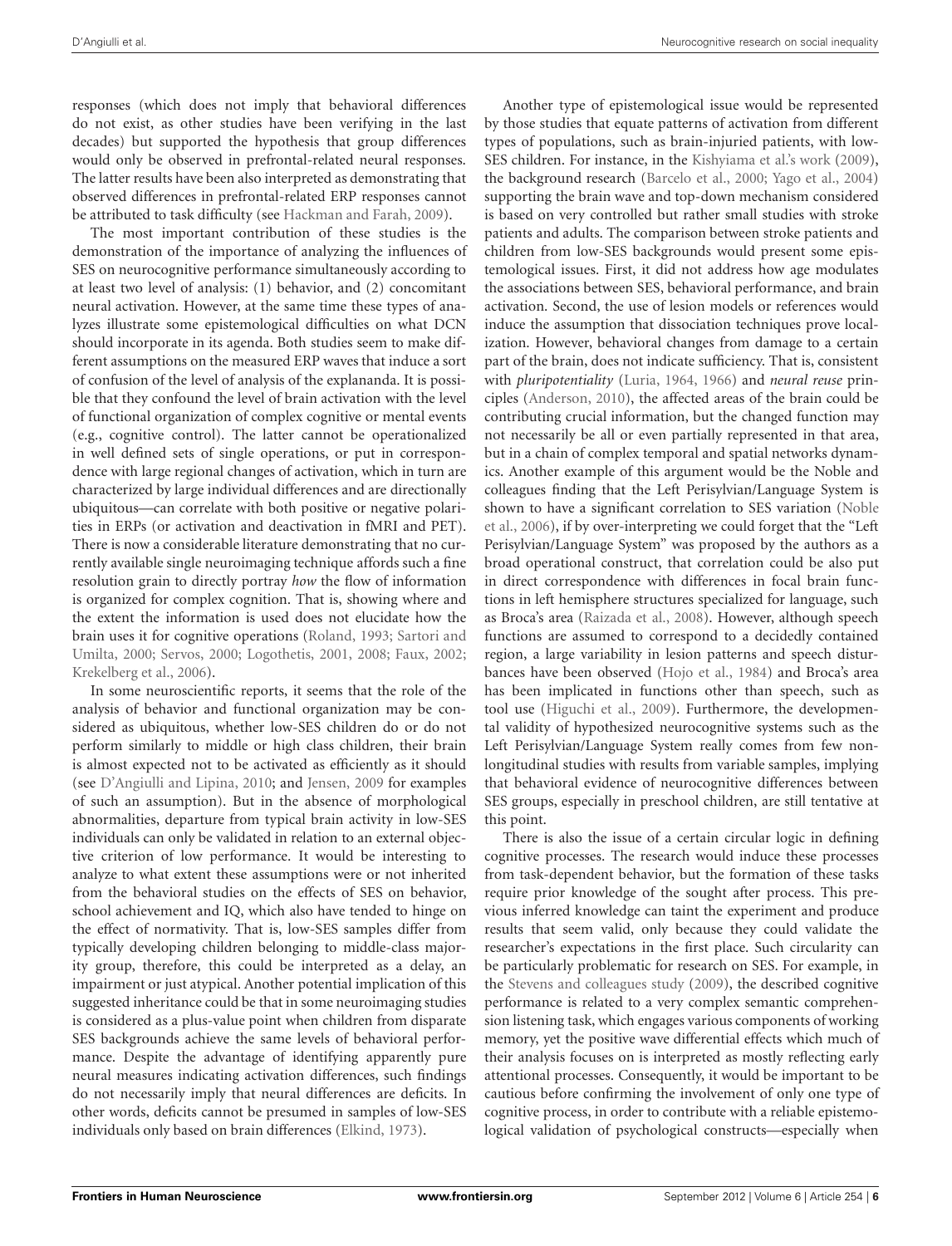SES issues are involved for the implications of equally valid alternative conclusions. Finally, some methodological decisions could highlight the negative aspects of different cognitive processes when applying rigorous exclusion criteria that results in samples with disparate health or performance conditions [\(Hackman et al.,](#page-14-0) [2010](#page-14-0)).

## **INTERVENTION EFFORTS AND DEFICIT ATTRIBUTION BIASES**

Although middle- and high-SES children also could experience socioemotional and behavioral/cognitive issues related to atypical development (e.g., [Luthar, 2003](#page-15-27), [2006](#page-14-30); [Luthar and Latendresse](#page-14-31), [2005](#page-14-31); [Ansary and Luthar](#page-12-10), [2009](#page-12-10)) they are not frequently and promptly seen as eligible for interventions, if not within the realm of universal public health and education. However, low-SES children are mostly seen as eligible for many types of interventions worldwide. By far this protective attitude is absolutely necessary and warranted, because the social inequities produced by each society systematically violate children basic rights, gradually eroding their developmental opportunities, to the point of being stigmatized and excluded from society [\(UNICEF, 2005](#page-16-5)). However scientists need to take responsible decisions regarding the eligibility to intervention, by considering that interventions, especially in the area of DCN, involve several issues that require the inclusion o[f children from all socioeconomic backgrounds \(](#page-14-32)Jolles and Crone, [2012\)](#page-14-32).

Lack of awareness of the potential biases associated with the deficit attribution and normativity conformism can support practices that perpetuate inequalities and potential neglects. Experimental interventions targeting neurocognitive functions could be speculative if simply arise from proposals based on unfocused evidence of correspondence with brain functions. Rather, it would be important to identify potential contributions of experimental interventions aimed at optimizing cognitive, emotional and learning processes of low-SES populations to foster inclusion in their community and institutions.

At present, the available evidence about the cognitive gains after training in laboratory contexts [e.g., [Rueda et al., 2005](#page-15-28) (attentional training/healthy children); [Wilson et al., 2006,](#page-16-6) [2009](#page-16-7) [\(arithmetic](#page-15-29) [training/dyscalculic](#page-15-29) [children\);](#page-15-29) McCandliss et al., [2003;](#page-15-29) [Temple et al.](#page-16-8), [2003;](#page-16-8) [Shaywitz et al.](#page-15-30), [2004](#page-15-30) (attention and phonological awareness/dyslexic children)], or school/community intervention programs aimed at optimizing cognitive development (e.g., Perry Preschool, Abecederian, Chicago CLS, Tools of the Mind, Harlem Children's Zone, etc), suggest that neurocognitive plasticity, even considering the current limitations in knowledge and specificity, could be modulated through multimodular complex interventions which include sociocultural contextual variables. Therefore, any statement that implies the idea of a low performance-physiology associated with a lesion process is not necessarily correct. Both can be circumstantial and more studies and new methodologies are needed to better understand several related issues. In this sense, DCN would benefit from multimodular programs that have been shown to be effective in improving low-SES children social inclusion, such as Tools of the Mind [\(Bodrova and Leong](#page-12-11), [2001](#page-12-11)), Harlem Children Zone [\(Raver et al.](#page-15-31), [2008;](#page-15-31) [Tough, 2008](#page-16-9)).

# **MEDIA IMPLICATIONS OF DEFICIT ATTRIBUTION AND NORMATIVE BIASES**

Media divulgation of DCN studies on childhood poverty could also disseminate the deficit attribution and normativity assumptions to the public. The latter, in turn, can induce the generation of *myths*—as commonly held, but erroneous beliefs—about brain development and the influences of environment and parenting. Once consolidated, the myths require much effort to be eradicated, often requiring the involvement of many professionals, including the neuroscientists [\(Bruer](#page-13-26), [1997](#page-13-26)). Among the reasons that facilitate this type of undesirable effects, is the lack of discussions among scientists on how to inform media about research findings, although some important efforts have been made in the last years (see [Thompson and Nelson, 2001;](#page-16-10) [Illes et al., 2010](#page-14-33)).

An example of such a dangerous dissemination is an article by [Sanders](#page-15-3) [\(2008\)](#page-15-3) appeared under several online press subsidiary outlets with associated links and citations which currently still give thousands of hits in Google. While reporting about the study by [Kishyiama et al.](#page-14-22) [\(2009](#page-14-22)), the journalist first mentions the following comment by one of the authors: "Kids from lower socioeconomic levels show brain physiology patterns similar to someone who actually had damage in the frontal lobe as an adult." The quote continues: "We found that kids are more likely to have a low response if they have low SES, though not everyone who is poor has low frontal lobe response." Then, another author is reported to have said, "These kids have no neural damage, no prenatal exposure to drugs and alcohol, no neurobiological damage. . . " "Yet, the prefrontal cortex is not functioning as efficiently as it should be. This difference may manifest itself in problem solving and school performance..." "Those from low socioeconomic environments showed a lower response to the unexpected novel stimuli in the prefrontal cortex that was similar ... to the response of people who have had a portion of their frontal lobe destroyed by a stroke."

To the extent that the alleged verbatim quotes could be trusted, the reference to an association between deficit (prefrontal impairment) and poverty seems clear. However, the results of one single laboratory experiment—with small sample of children from different SES and confounding mixed minority backgrounds cannot support definitive conclusions. It seems that the mentioned potential mistake in the distinction between different levels of analysis (i.e., behavior, neural activation)—which deserves to be an issue of discussion among scientists in the realm of DCN—may have been omitted from the discussion. Thus, this lack of clarity in the distinction potentially induces to misleading knowledge building and/or scientific divulgation about what poverty really means in the life of children that suffer it and the reversibility or not of the behavioral and neural activation findings.

The same could be said regarding the scientific foundations of interventions based on brain studies. For example, in the same interview, another author is reported having said: "But changing developmental outcomes might involve something as accessible as helping parents to understand that it is important that kids sit down to dinner with their parents, and that over the course of that dinner it would be good for there to be a conversation and people saying things to each other." This statement includes many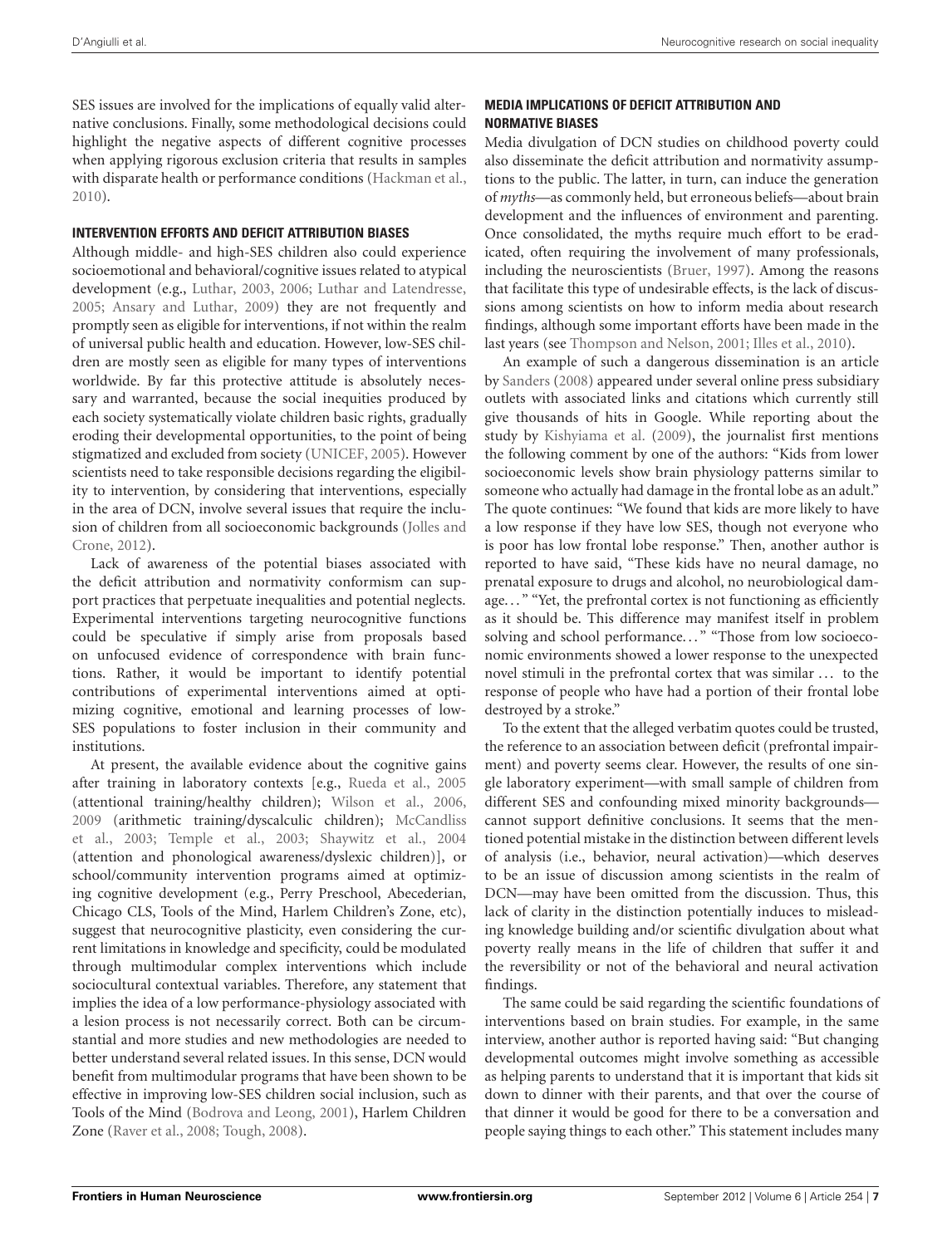assumptions that should be discussed critically in the neuroscientific agenda. First, those kinds of intervention statements probably are true but could fit quite loosely the findings of the many intervention studies that have been conducted in the last five decades, rather than specifically in the emergent field of childhood poverty and brain development. Second, as mentioned, there are many environmental and cultural constraints that could put in question the plausibility of what is suggested parents should do or be like, since poor parents in many developing countries cannot chose to freely engage in those actions [\(UNICEF](#page-16-11), [2012\)](#page-16-11).

To complete the circle, developmental cognitive neuroscientists should also consider that they may not just be at the input stage of the vicious cycle. They may be, like journalists and everyone else in this media-dominated society, also at the receiving end. It is striking that many of the implicit assumptions discussed in this paper could be predicted by watching popular TV shows, such as The Simpsons. Low-SES working class individuals are often portrayed as unintelligent, hence having poor taste, as well as lazy, and incompetent—especially as parents and providers and cog[nitively rigid, in political and religious senses \(](#page-12-12)Alper and Leistyna, [2005](#page-12-12); [Leistyna, 2009\)](#page-14-34). Also, it would be hard to miss the analogy with intervention in the many reality shows that focus on improving the low-SES individuals through "makeovers" targeting all the areas that portray the TV stereotypical social class profiles [\(Leistyna, 2000](#page-14-35); [Miewald, 2001;](#page-15-32) [Fink and Lomax, 2012](#page-13-27)). It is only fair to ask whether any subtle influence creeps into our science feeding back a predisposition to certain default assumptions in the way we approach the very object of investigation. One thing is clear, if media as powerful as TV and online newspapers may already have a background predisposition to consider poverty and low-SES in a certain way, then neuroscientists should be most careful with how to communicate and disseminate the findings, interpretations and conclusions of their studies.

Excellent journalistic reporting of science does exist and is becoming more common even in fields so politically and socially charged as those dealing with poverty (see for example [McIlroy,](#page-15-33) [2010](#page-15-33)). For effectively translating neuroscience to communities, excellent journalism may very well turn a dangerous weapon into a golden opportunity.

# **DEFICIT ATTRIBUTION, DEVELOPMENTAL DISABILITY AND INTERVENTIONS**

## **FROM DEFICIT ATTRIBUTION TO ADAPTATION**

As mentioned, there is no question that low-SES children could benefit from intervention programs aimed at optimizing their developmental opportunities. However, many issues in the realm of interventions should still been analyzed very carefully. For example, it seems that the immediate gains of some interventions go through a "fade out" process. That is, while the results show clear gains within the first months after ending interventions (higher IQs, particularly), successively, these benefits seem to fade and disappear [when](#page-15-2) [the](#page-15-2) [children](#page-15-2) [are](#page-15-2) [retested](#page-15-2) [years](#page-15-2) [later](#page-15-2) [\(](#page-15-2)Raizada and Kishiyama, [2010](#page-15-2)). Interestingly, although IQ points seem to revert back to baseline, children that attended intervention groups seem to have acquired a sort of "grit": a larger percentage of them later in life are employed, graduate from secondary schools, end up in stable and good employment, and have enough purchasing pow[er to afford dwellings and other personal properties \(](#page-14-36)Knudsen et al., [2006\)](#page-14-36).

The pattern of "gains-losses-gains" has many different kinds of implications. Regarding the neuroscientific agenda in the study of childhood poverty, there is a need to design studies that will permit to explore and analyze what kind of plasticity patterns could explain such changes.

This area of research also implies the analysis of plastic processes related to potential sensitive periods for many aspects of emotional, cognitive, language and social development. From another perspective, this pattern of gains and fading processes also justifies the need to analyze what kind of intervention contents in each module of a program is related with what type of outcome. For example, are the intervention programs that obtain these long-term desirable outcomes more oriented to selfdiscipline or commitment to learning, or social values? In such a case, any DCN agenda focusing on SES not only should include genuine interactions with disciplines which feature preeminently in the now so-called *learning sciences* (such as education, sociology, and anthropology) but also disciplines that offer alternative frameworks of explanation (for example, population genetics, ecolog[y, and evolutionary biology\). Furthermore, as](#page-14-32) Jolles and Crone [\(2012\)](#page-14-32) have highlighted, many confounding factors should be considered when interpreting training effects, mostly falling in two categories: (1) *general confound factors*: familiarity, expectancy effects, shared components between the context of trained and transfer tasks, motivation, feedback and reward, and cohort effects; (2) *factors specific to neuroimaging*: such as task performance, task irrelevant processing, awareness of task, morphological changes, "scanner" anxiety, and performance on the scanner.

Many current intervention programs (see section "Intervention efforts and deficit attribution biases") conceived within DCN have been designed to target preferential neurocognitive functions involved in learning acquisition and basic cognitive operations deemed to support literacy, numeracy and social skills. These interventions were at first conceived for the entire population of children, but most recently there has been a shift to tailor interventions for low-SES children with the rationale that their basic skill development could be optimized [\(Lipina and Colombo](#page-14-7), [2009\)](#page-14-7). The priority has become preventing developmental learning/achievement disabilities that have been found t[o covary with or be outcomes of SES \(e.g.,](#page-13-0) Bradley and Corwyn, [2002\)](#page-13-0). The relationships that connect intervention and SES via the concept of disabilities are instrumental to have a concrete term of reference in place of the vague, fuzzy "deficit-like" condition that looms behind the deficit attributions. Hypothetically, we can assume that the deficit underlying underperformance and non-normative brain responses in low-SES children may, in a form or another, end up manifesting as a developmental disability. Then, we could begin to address the question of how deficit would be concretely defined, understood and dealt with from a perspective that integrates DCN and allied disciplines.

Indeed, the model of deficit that underlies ongoing debate on the construct and status of developmental learning disability in some disciplinary arenas, i.e., education, has shifted the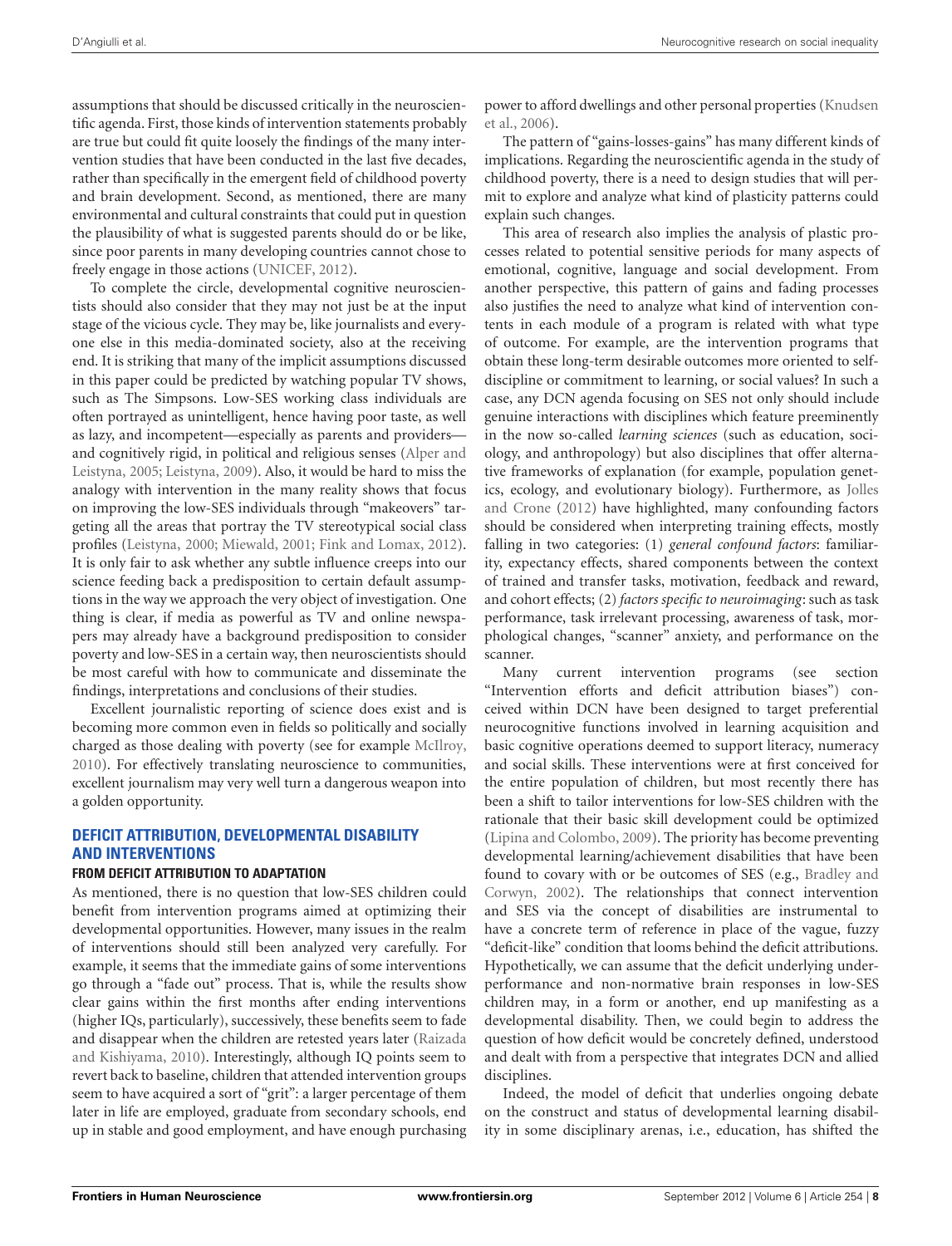focus increasingly to what resembles an "adaptionist" conception of human abilities and performance [\(Levine](#page-14-37), [1992](#page-14-37); [Gardner,](#page-14-38) [1999](#page-14-38); [West, 1999;](#page-16-12) [Sternberg, 2000;](#page-15-34) [Kalbfleisch](#page-14-39), [2004](#page-14-39)). According to this focus, every *neurocognitive preference* has strengths and weaknesses, depending on the conditions at hand [\(Blair, 2002;](#page-12-6) [Schibli and D'Angiulli, 2011](#page-15-35)), which fits the model of parallel non-mutually exclusive continua that could go from dis-ability to hyper-ability (giftedness) depending on the structured interactions between specific experiences and environments in which individuals grow, live and go to school [\(Maggi et al.](#page-15-36), [2004;](#page-15-36) [D'Angiulli et al., 2004a](#page-13-28)[,b](#page-13-29))—what decades ago [Barker](#page-12-13) [\(1968](#page-12-13)) grouped under the term "behavioral settings." Nevertheless, the spectrum of potentialities apparently is preserved in order to effectively supply our population with a diverse repertoire of adaptive possibilities [\(Geschwind, 1982](#page-14-4), [1984;](#page-14-5) [Gilger and Hynd,](#page-14-40) [2008](#page-14-40)). As examples, let us consider two of the most typical developmental disabilities that are increasingly consistent with the adaptionist scenario [\(West, 1999](#page-16-12)): ADHD and dyslexia.

ADHD is characterized by inattentiveness, hyperactivity and impulsivity [\(American Psychiatric Association, 2000](#page-12-14)). Like in the considerations of low-SES, impairment of executive function is the most prominent account for ADHD symptoms. This hypothesis, however, is criticized because, despite the substantial database of behavioral and neurological tests on ADHD, there are many contradicting findings [\(Willcutt et al.](#page-16-13), [2005\)](#page-16-13). For example, memory is one of the supposed deficits. However, this seems to be context-dependent for working memory [\(Lawrence et al., 2002](#page-14-41)) or non-existent for long-term memory [\(Kaplan et al.](#page-14-42), [1998\)](#page-14-42).

Yet an alternative conceptualization [\(Jensen et al.](#page-14-2), [1997,](#page-14-2) [2006](#page-14-3)) conceives the features of ADHD as evolutionary advantageous traits derived from behavioral settings in ancestral or tribal hunter-gatherer societies where hypervigilance and hyperactivity, divided attention, and attentional scanning of the surrounding environment represent important parts of readiness to flight/fight response, which would augment the likelihood of survival. However, the latter is a hypothesis that still needs empirical confirmation.

One does not need champion evolutionary psychiatry, some other research, for example, has converged on the overlap between children who appear to be highly creative and children diagnosed with ADHD. Recent tests have shown that people with high levels of creativity often score low on measures of latent inhibition [\(Carson et al., 2003\)](#page-13-30). It has been argued that it is because of lack of such type of inhibition that these individuals are able to problem-solve so creatively. It seems that these individuals have a genuinely different way to negotiate distinct competing sources of information and how it is then used for higher cognitive activities such as thinking: environmental cues seem to overwhelm the influence of internal elaboration, and produce vastly different responses [than](#page-12-15) [in](#page-12-15) [less](#page-12-15) [creative](#page-12-15) [people.](#page-12-15) [Specifically,](#page-12-15) Abraham and colleagues [\(2006](#page-12-15)) found that children with ADHD could overcome constraints of recently shown examples and create unique imagery. However, when asked to imagine an object from three different shapes, they failed to produce a practical one. That ability to think freely without the influence of rules or constraints is a fundamental characteristic of problem solving which has well supported neurocognitive basis [\(Shallice and Cooper](#page-15-37), [2011](#page-15-37)),

furthermore, several real-life case studies confirm it is associated with excellence in business, science, art and innovation [\(West](#page-16-14), [2003](#page-16-14)). Although the evidence suggests promising possibilities, much empirical work is needed to flesh out the adaptionist perspective on creative reasoning and problem solving in individuals with ADHD.

The second example, dyslexia, is characterized as a reading learning disability. Generally, many children with dyslexia show language acquisition delays; they have trouble retrieving words from memory, mastering grammar, planning and organization. Moreover, they frequently have low processing speed, time awareness, focus and error detection [\(Pugh and McCardle, 2009](#page-15-38)). One of the most influential accounts for the symptoms is the phonological core account, according to which the difficulties with reading and writing stem from impairment in segmenting and discriminating patterns of phonemes [\(Stanovich and Siegel,](#page-15-39) [1994](#page-15-39)). Although such account considers individual differences, it seems that would not easily accommodate some of the other deficits found with dyslexia, such as poor finger coordination and eye movement while reading [\(Wolff et al., 1990](#page-16-15); [Bucci et al., 2012](#page-13-31)) and a very recently reported deficit in procedural learning which would make imitating and learning routines exceedingly difficult [for](#page-14-4) [children](#page-14-4) [wi](#page-14-4)th dyslexia [\(Nicolson and Fawcett](#page-15-40), [2000](#page-15-40)).

Geschwind [\(1982,](#page-14-4) [1984](#page-14-5)) and [Geschwind and Galaburda](#page-14-43) [\(1987\)](#page-14-43) were the first to propose an adaptionist view of dyslexia and by virtue of the frequent comorbidity between the two, indirectly of ADHD as well. They proposed that genetics and in utero hormonal activity modified neurodevelopment and hemispheric specialization such that a person could be born with a brain wired to be at risk for dyslexia but at the same time with superior nonverbal abilities. They and others have proposed that the setting of the left hemisphere language areas to be prone to language-based impairments could in fact affect the growth of portions of the right hemisphere such that there might be an overrepresentation of nonverbal giftedness in samples of dyslexic individuals. Thus, on this view, gene-brain-environment interaction yields neural strengths and weaknesses, which, depending on the behavioral settings, can translate into socially defined talents and disabilities. Indeed, there is growing evidence that dyslexic individuals do seem to have selective, but very subtle and specific ad[vantages](#page-14-44) [for](#page-14-44) [the](#page-14-44) [span](#page-14-44) [of](#page-14-44) [visuo-spatial](#page-14-44) [attention](#page-14-44) [\(](#page-14-44)Geiger and Lettvin, [1987\)](#page-14-44), speed in performing global evaluation of complex visu[al stimuli](#page-16-18) [\(von Károlyi](#page-16-16)[,](#page-16-18) [2001](#page-16-16)[;](#page-16-18) [Winner et al.](#page-16-17)[,](#page-16-18) [2001;](#page-16-17) von Karolyi et al., [2003\)](#page-16-18), and visual comparisons [\(Schneps et al.](#page-15-41), [2007\)](#page-15-41).

Early studies of dyslexia supporting Geshwind and Galaburda's thesis suggested that deficits in reading originate from an alternate neural circuit, which relies heavily on the right hemisphere (e.g., [Yeni-Komshian et al.](#page-16-19), [1975\)](#page-16-19). This hypothesis has since been modified and redefined as an interhemispheric connectivity issue affecting primarily the angular gyrus, which is hypothesized to be an important circuit linking visual association areas with language centers, especially, Wernicke's area [\(Horwitz et al.](#page-14-45), [1998](#page-14-45)). The lack of "short" interconnections in the angular gyrus may be explained by the broad spacing found in the mi[nicolumns of dyslexic patients' brains by](#page-13-32) Casanova and colleagues [\(2002a\)](#page-13-32). A slight change in the functional minicolumn structure would have widespread effects across the brain,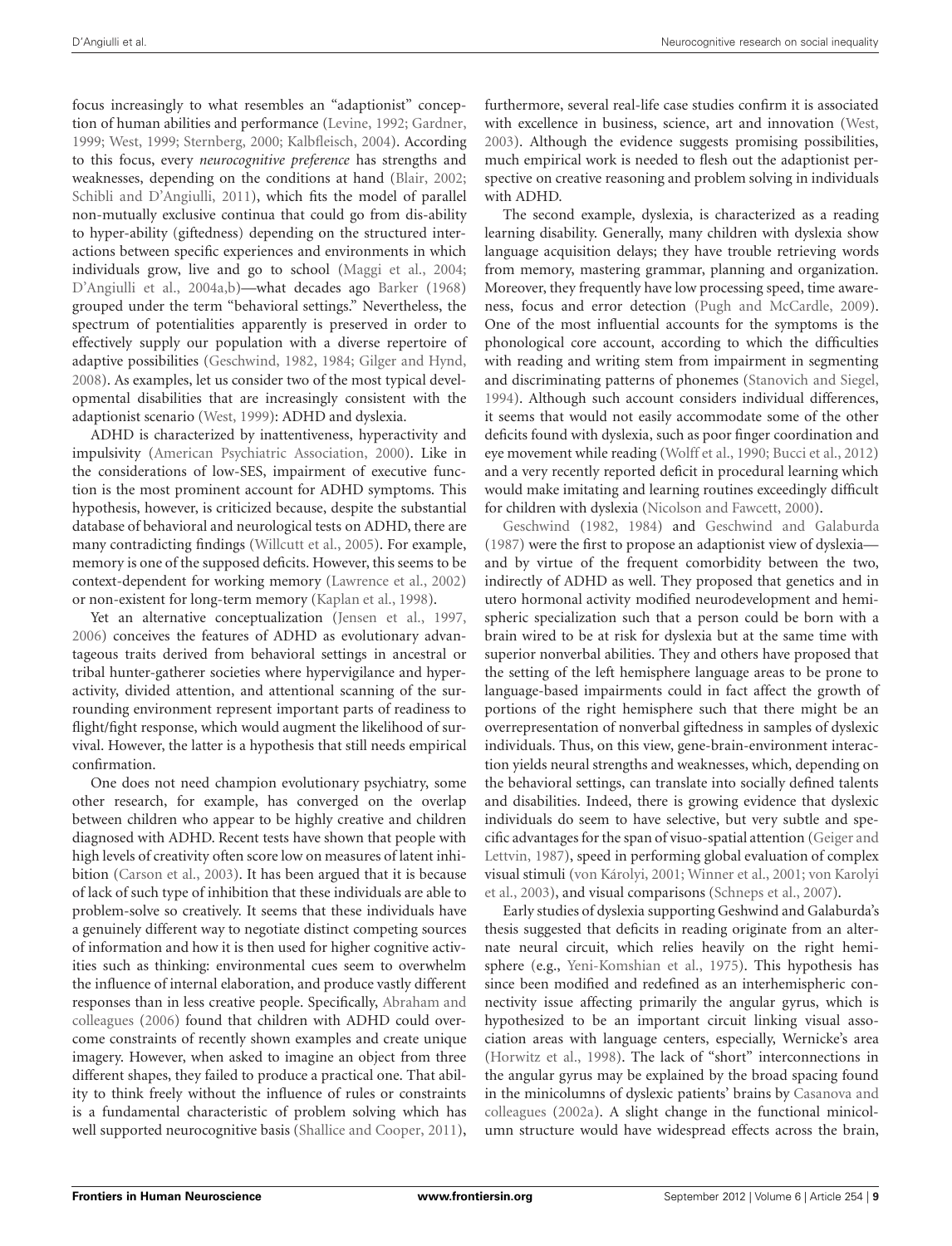impacting connectivity between areas of the brain, and, in doing so, i[nformation-processing](#page-13-34) [functions](#page-13-34) [\(Casanova](#page-13-33)[,](#page-13-34) [2010](#page-13-33)[;](#page-13-34) Casanova et al., [2010](#page-13-34)). The alternative circuit in dyslexic patients may be the result of a distinct shift in processing, which appears to be most detrimental during phonological decoding [\(Simos et al.,](#page-15-42) [2000](#page-15-42)). Other structural differences found in brains of individuals with dyslexia could be explained by a general change of minicolumn morphology. The brains of individuals with dyslexia show decr[eased gyrification, and atypical lateralizatization \(](#page-15-43)Rumsey et al., [1997](#page-15-43)), as well as a wider gyral window [\(Casanova et al.,](#page-13-34) [2010](#page-13-34)). Structural processes such as lateralization and gyrification may result from an addition of minicolomns within the isocortex [\(Casanova and Tillquist, 2008\)](#page-13-35), and a wider gyral window allows for longer cortico-cortical fibers and spaced out minicolumns [\(Casanova et al.](#page-13-34), [2010](#page-13-34)). Only future research efforts will tell whether minicolumnar structure and organization are indeed linked to cognitive functions and preferences [\(Casanova](#page-13-33), [2010](#page-13-33)), thereby, addressing some of the same limitations we have discussed in section "Issues about deficit attribution, cross-cultural neuropsychology and the integration of cognitive and brain activation levels of analysis."

Can the adaptionist explanatory framework be extended to low-SES children? Consideration of such a possibility is scant but does exist in the literature, with supporting behavioral evidence (e.g., [Buckner et al.](#page-13-36), [2009](#page-13-36), [2003\)](#page-13-37). Some neuroscientific support comes from aforementioned ERP studies on executive and selective attention in children living in poverty-stricken and inner city neighbourhoods. For instance, there is consistent accumulating evidence that Low-SES children attend both to relevant and irrelevant information employing in the process more intense and long[er effortful control than high-SES counterparts \(](#page-13-22)D'Angiulli et al., [2008b;](#page-13-22) [Stevens et al.](#page-15-21), [2009](#page-15-21)). We have argued that in the behavioral settings in which these children live (chaotic, noisy, and threatening) indiscriminate attention and monitoring of environmental cues ("ear-to-the-ground") may actually be adaptive for detecting dangerous or unwanted situations, to trigger in a top-down fashion appropriate fight/flight responses (i.e., [D'Angiulli et al., 2008a](#page-13-21)[,b\)](#page-13-22). However, similarly to the evolutionary advantage of ADHD traits, the latter hypothesis also needs further empirical confirmation.

#### **DEFICIT ATTRIBUTION, DISABILITY AND SOME ETHICAL CAVEATS OF INTERVENTIONS**

The ability of our brains to adapt to a quickly and constantly changing environment is one of the reasons why humans have become a complex species with a high range of adaptability [\(Bednarik](#page-12-16), [2011\)](#page-12-16). However, it is difficult to demonstrate the adaptive potential of many neural processes other than those involved in literacy and numeracy because until very recently, the emphasis has concentrated mostly on inter-group differences in those subjects. We should ask whether the difficulties to filter information normatively as shown by some low-SES children, for example, could also coexist with high imagination competency or higher spatial situational awareness and physical agility in their own environments not picked up by mainstream research methods (e.g., [Nunes et al.](#page-15-44), [1993\)](#page-15-44). The fact that laboratory tests may fail to mimic some potentially key ecological dimensions of real-life

environments is just one confound that is not properly addressed and that could be improved with approaches combining longitudinal behavioral and neural activation measures in behavioral settings.

We do not condemn intervention efforts, but rather suggest a critical take on them, to integrate adequately and genuinely the contribution of many scientific approaches that responsibly are trying to improve ways to study childhood poverty, as per DCN community. For instance, instead of seeking to only change the child, the education system could benefit by adapting to accommodate for different neurocognitive preferences, such as DCN studies on individual variability show. For example, a study by [Lawrence et al.](#page-14-41) [\(2002](#page-14-41)) on ADHD children in a natural environment showed that the deficit in working memory does not appear while the children were playing video games. They suggested that continuous feedback and reinforcement in the form of visual and auditory cues, as well as the opportunity to self-pace, alleviated the strain on working memory enough for the children to perform well. On the other hand, dyslexic children have an easier time with explicit learning and having the explicit rules broken down into manageable steps, instead of imitating a full routine. This kind of information would be helpful for teachers with not only dyslexic and hyperactive children, but also with all children who have trouble with working memory or procedural learning, including some low-SES children. This kind of approach can help lessen social pressures on low-SES children in contexts such as those inducing the pygmalion effect [\(Rosenthal and Jacobson,](#page-15-45) [1968](#page-15-45)).

The effect of a teacher's bias on the performance of children in the classroom has been known since many years ago (e.g., [de Boer et al., 2010](#page-13-38)) and although the original pygmalion effect needs substantial revisions, the most recent reviews confirm that stigmatized groups such as African-Americans and children from low-SES backgrounds still continue to be sensitive to the expectations of their teachers, and do poorly when there is an assumption of failure [\(McLoyd](#page-15-8), [1998;](#page-15-8) [Jussim and Harber,](#page-14-46) [2005](#page-14-46)) spending extraordinarily more energy negotiating for their image in society than their middle- or high-class counterparts [\(Stephens](#page-15-46), [2010\)](#page-15-46) with increased odds of learned hopelessness or helplessness [\(Ursin and Eriksen, 2010](#page-16-20)).

Thus, it is important to consider and reflect about the responsibilities of the scientific community to prevent harmful myths, prejudices, misconceptions, and how some research may be, even if unwillingly, contributing to them. If some of the assumptions and attributions we consider here may not only be seen in the case of low-SES children, being connected with the conceptualization of developmental disabilities such as ADHD and dyslexia, we could observe again a pattern where "difference" seems interpreted as "deficit." Nevertheless, based on what we learn in the comparison with these disabilities, the conditions associated with low-SES could at some level be defended as having an adaptive role even considering a deprived environment—which definitively implies an unethical circumstance.

If interventions can be created which have an impact on underlying neural processes, the crucial questions still remain: do we want to change the atypical neural preferences to normative ones? And in such a case, as it may apply to low-SES children, what are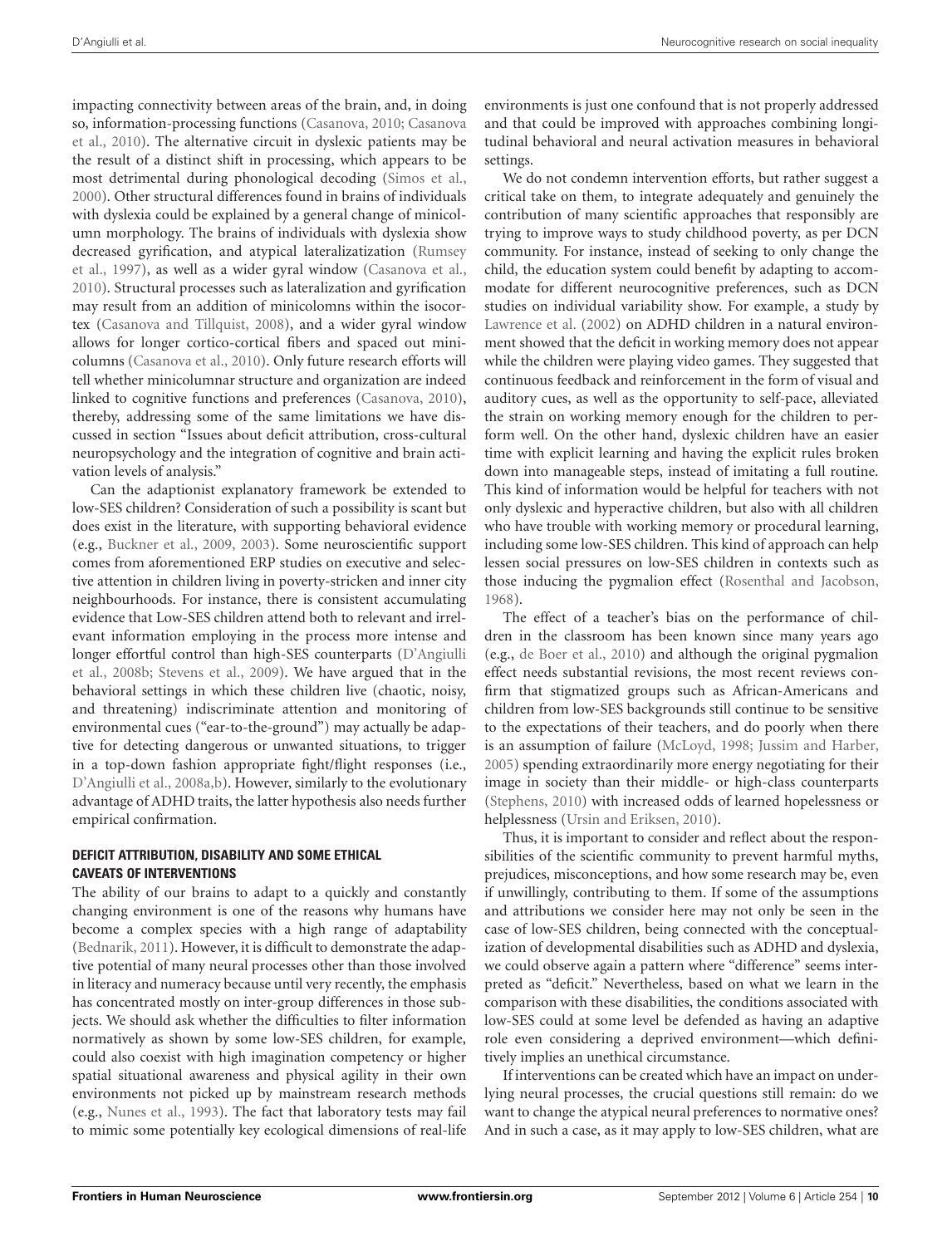the foundations of our intentions as scientists? Are we being careful in not hastily putting the horse of intervention before the cart of understanding? These and other poignant questions regarding interpretation and translation of research results, as well as their far reaching implications, overlap remarkably with the most recent debate regarding ethical, legal and social issues in neuroethics [\(Illes et al.](#page-14-47), [2006](#page-14-47)). However, while the debate over the clinical use of neuroimages is right now very much alive, a parallel debate on the neuroethics of intervention is overdue in the DCN of SES.

#### **LIMITATIONS OF THE ADAPTIONIST PERSPECTIVE**

The adaptionist perspective is not immune to problems. Thus, to rebalance our critical review, we need to consider a few of its shortcomings here. One major issue is that very few research efforts have consolidated the adaptionist evidence-base, and most of the hypotheses need much more empirical testing and corroboration (as we did note in previous sections). The adaptionist perspective is based on an underlying assumption of complexity that preserves a general determinism (for example, probabilistic as in dynamic systems). However, cannot be mapped or decomposed easily into strict causality relationships [\(Bunge, 1979](#page-13-39)). Therefore, it does not offer very transparent explanations that give compelling accounts for indirect effects associated with low-SES environments. For example, it is not clear how certain variables associated to low SES such as inadequate nutrition can be incorporated in adaptionist models. Neurobiological and neurophysiological studies have shown that a poor diet during pregnancy and/or during the infants' first months of life can induce anatomic and [functional development problems in the brain \(e.g.,](#page-15-47) Morgane et al., [1993](#page-15-47), [2002;](#page-15-48) [Georgieff](#page-14-48), [2007\)](#page-14-48). In some cases, low-SES participants may be facing real brain deficits that later might have irreversible consequences on their performance on cognitive tasks (e.g., [de Souza et al.](#page-13-40), [2011](#page-13-40); [Waber et al., 2011](#page-16-21); [Galler et al.](#page-14-49), [2012](#page-14-49)). The same goes for the neurotoxic effects of theratogens and pollutants (see section "Issues about the definition of poverty"). Which aspects could be considered adaptive in these circumstances? If adaptionism is not related to the ecology of the living conditions (the behavioral settings) then the explanatory power of that approach is quite limited.

Although there is no need to link adaptions to evolutionary advantages, which by themselves have problems of falsifiability and possible ideological confounds (e.g., the implicit assumptions of positivistic progress, see [Searle](#page-15-49), [1995\)](#page-15-49), it is difficult to empirically validate what is or not adaptive in a given situation, and decisions on what is or not adaptive may ultimately appear to be nothing but arbitrary.

Related to the previous criticisms, one implication is that the adaptionist perspective can be easily misinterpreted as a form of extreme relativism minimizing real challenges that certain groups are likely to encounter. This in turn may actually be harmful to children who do have actual deficits and do actually need support.

In sum, adaptionism can be as speculative as the deficit assumption. If misinterpreted or misused, it may be perceived as or actually become a roadblock to advances in the field of intervention. However, some aspects of the definition of adaptations can be improved and falsifiable, we explore further these features

in the next section to propose a framework in which they can constructively enhance, not stonewall, the approach to interventions.

# **SOME POSSIBLE ALTERNATIVES AND FUTURE DIRECTIONS EXPERIMENTAL INTERVENTIONS AND REAL DEFICITS**

If adaptionism is properly examined in ecological settings, the idea of deficit can be redefined as a variable set of environmental conditions experienced by low-SES participants which becomes a detrimental factor in preventing optimal brain development, possibly resulting in irreversible neurocognitive impairment. This conceptualization does not underestimate the possibility of "real" deficit; and permits to incorporate experimental interventions as a way to measure deficit in a non-normative fashion. That is, experimental interventions could be the main tool to determine the extent of reversibility, and conversely, plasticity, since with the appropriate intervention a low-SES or poor child's performance could catch up with that of the higher SES counterparts. In this way, it would possible to identify real and essential deficits as a miss or break down of adaptation. Accordingly, possible neurocognitive deficits could be identified without sidestepping ethical issues (since intervention may be offered to children from all SES background as a preemptive form of support), and without relying on value-laden normativity criteria. Conversely, such approach would also permit to properly evaluate the extent of deficit even in some instances of extreme early or chronic deprivation, for example some forms of malnutrition whose effects are at le[ast partially reversible with early intervention \(e.g.,](#page-15-50) Martorell et al., [1994\)](#page-15-50).

#### **TOWARD AN ECOLOGICAL DEVELOPMENTAL COGNITIVE NEUROSCIENCE FRAMEWORK**

Approaching the implications and issues that deficit attribution and normativity have in the context of an interdisciplinary DCN research agenda, focused on child development, biological and social determinants, implies starting from a wide conceptualization. Such framework should make provisions for multiple levels of analysis, explanations in terms of interactive complex mechanisms situated in turn within a systemic, comprehensive, and coherent approach incorporating ecological perspectives (e.g., [Barker](#page-12-13), [1968;](#page-12-13) [Bronfenbrenner and Ceci, 1994](#page-13-41)). Thus, we propose that an ecological developmental cognitive neuroscience (eDCN) framework would be necessary to promote a visualization of child development, developmental processes and social determinants thereof as complex phenomena. The construction of a common language dealing with child development and determinants (i.e., biological, social, and cultural) in ecological terms would be a first, necessary step toward the construction of academic networks apt at informing about both the design, and implementation of comprehensive, coherent experimental interventions.

Consistent with eDCN, ecological and transactional considerations on child development and determinants should contribute to build a research agenda with at least the following updated issues:

(a) *Identifying different problems and risk factors levels for both basic and applied research*. For example, considering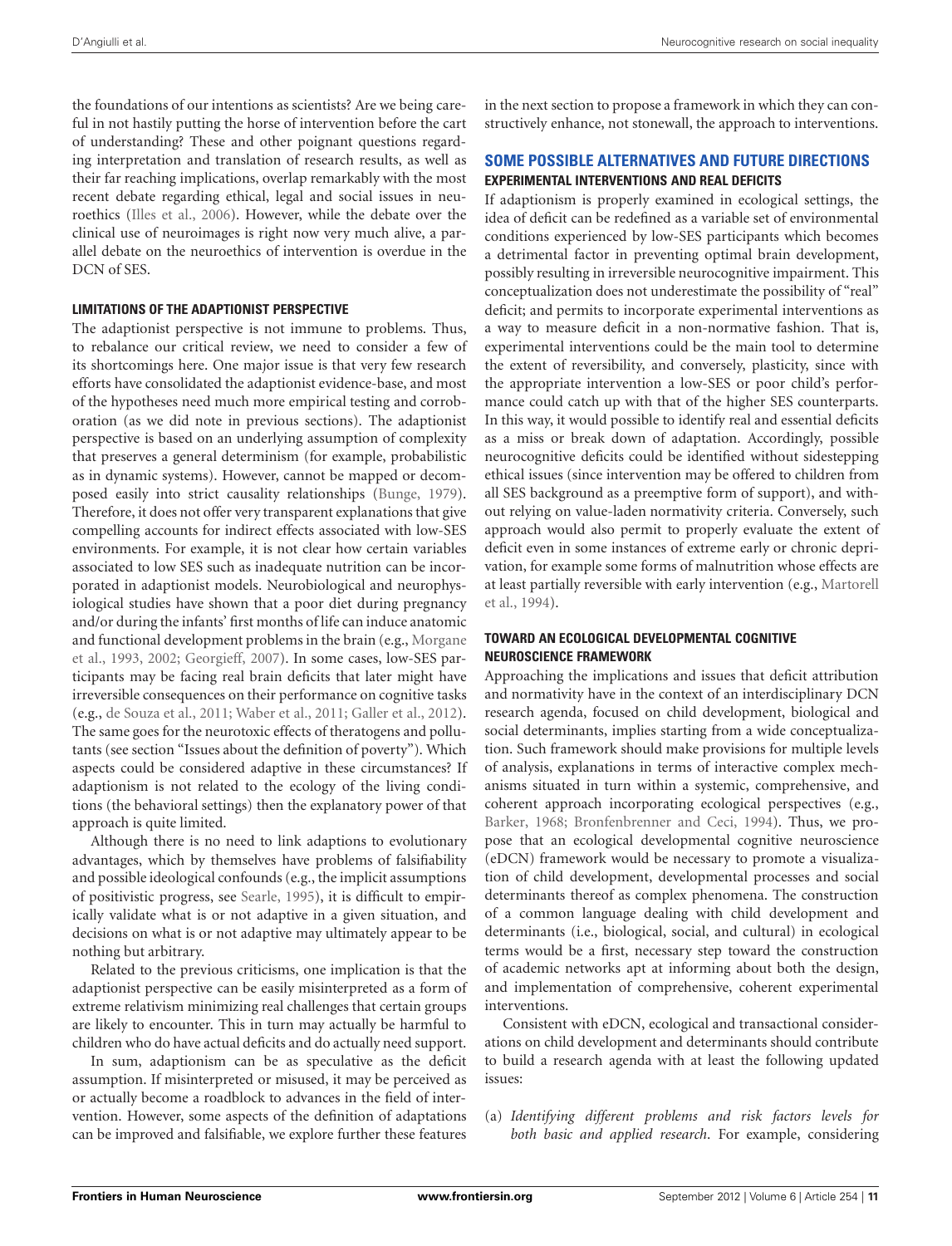ecological theories, the complex set of problems and risk factors characterizing the biological, psychological and cultural determinants of low-SES child development would offer researchers a basis for organizing research agendas, with focus on development as a complex phenomenon, being integrated into different conceptual, methodological frameworks, and being applicable within different, sociocultural contexts.

- (b) *Reconceptualizing measurement of child poverty*. Conceptual and operational definitions of poverty are unlikely to capture either specific information on the deprivation children are subjected to, or to associate deprivation with different developmental phases and dimensions. Specifically the level and type of deprivation, as well as brain developmental stage at the time of deprivation, may modulate the impacts. As mentioned, several studies have advised that children exposed to poverty must be taken into account as independent analysis units as they are exposed to poverty's effects in a different way than adults or other children [\(Gordon et al., 2003;](#page-14-50) [Roosa et al.](#page-15-6), [2005](#page-15-6); [Minujin et al., 2006\)](#page-15-4). Although these studies improve the comprehension of how poverty affects child development, they still do not take into account the interrelationship and interdependence between phases, contexts, and dimensions of development. At present, many researchers agree that the multifactorial nature of poverty means that multidimensional measurement methods have to be adopted and adapted to child poverty. Such a demand for multidimensional definitions and measurements imposes an obligation to carefully select the measurement methods: questions, hypotheses, and study objectives aimed at analyzing child development processes in both research to identify, describe, and research into intervention strategies.
- (c) *Guiding the design of interventions in terms of different systems and dimensions involved in child development components and processes*—i.e., building an ecology of interventions through data-driven theory. In particular, the current research agenda in the DCN area suggests there is a need to analyze the emergence of different self-regulatory, cognitive, and emotional processes, their role in school learning process, their modulation in function of parents' mental health and home stimulation as well as their potential optimization through home, school, and community [\(Lipina and Colombo](#page-14-7), [2009](#page-14-7)). However, we propose that this should be done systematically within a common research framework to all researchers and guided by a process of knowledge building through the formulation and falsification of data-driven theories.
- (d) *Focus on promoting support for both basic and applied research on child development as the main focus.* Although financial institutions and organizations—especially those in developing countries—usually consider child development issues to be a high-priority area, there exists a lack of visualization of the complexity of such mechanisms and determinants. In addition, several types of academic inertias act in favor of some approaches at the expense of others (e.g., either Constructivism vs. Behaviorism in education-based research or environmental vs. genetic determination of cognitive competences throughout development). The latter, reduces possibilities for genuine disciplinary integrations as well as

researchers' formation in new areas such as neuroscience and education. In this context, supporting efforts aimed at promoting collaborations focused on different levels of analysis would be important, such as: (1) modulation of parenting dealing with the development of self-regulatory competences; (2) analysis of the associations between teaching styles, and the development of executive control competences; (3) identification of cultural constraints for nutritional supplementation interventions; (4) integration of cognitive, emotional, and social competences stimulation when designing school curricula; (5) inclusion of art in community interventions as a tool for social and health transformations, such as for example *El Sistema* in Venezuela; or The Children Harlem Zone in New York (6) knowledge mobilization of intervention approaches across the globe.

- (e) *Building capacity aimed at progressively eliminating myths, prejudices, as well as conceptual dogmatisms*. As mentioned, the lack of visibility and vision for childhood is a frequent problem in many countries worldwide that involves parents, teachers, politicians, and policy-makers. Nevertheless, it is possible to find an even more serious situation in academia. This implies an urgent need to create new instances of formation at the local and global scales.
- (f) *Influencing public opinion, through the media, to promote collaboration between researchers and journalists, based on the consideration of child development as a complex, systemic phenomenon.* Part of the researchers' social responsibility lays in disseminating knowledge—hence avoiding myths to be created with regard to child development. Thus, setting up common, ethical norms so that public opinion could be informed through the media would be not only feasible but also desirable. Furthermore, training efforts could be generated such as interdisciplinary workshops, and debates—and, even, contents useful to university degree courses for Social Com[munication and Journalism programs as well \(see](#page-14-33) Illes et al., [2010\)](#page-14-33). Such efforts should also be integrated within multiple modules of intervention designs, from an ecological, transactional perspective, for example, as an integral component of activities guided by the proposed eDCN framework.

## **CONCLUSIONS**

By no means do we argue that cognitive and behavioral performance differences between low- and high-SES children are mere epiphenomena of contrived laboratory experiments or that such differences play no part in determining children's economic and social outcomes in adulthood. Such differences have been well documented across different cognitive domains, using a variety of experimental designs and cognitive tasks. Thus, these empirical findings deserve utmost attention of developmental cognitive neuroscientists, as they are suggestive of differences in structural and functional organization of the brain as a function of the SES context in which it develops. In addition, the hypothesis that observed differences are largely attributable to cognitive deficits in low-SES children should be considered with great caution, since it could ignore the fact that different SES contexts present unique environmental challenges to which children must learn to adapt. Therefore, it seems more likely that at least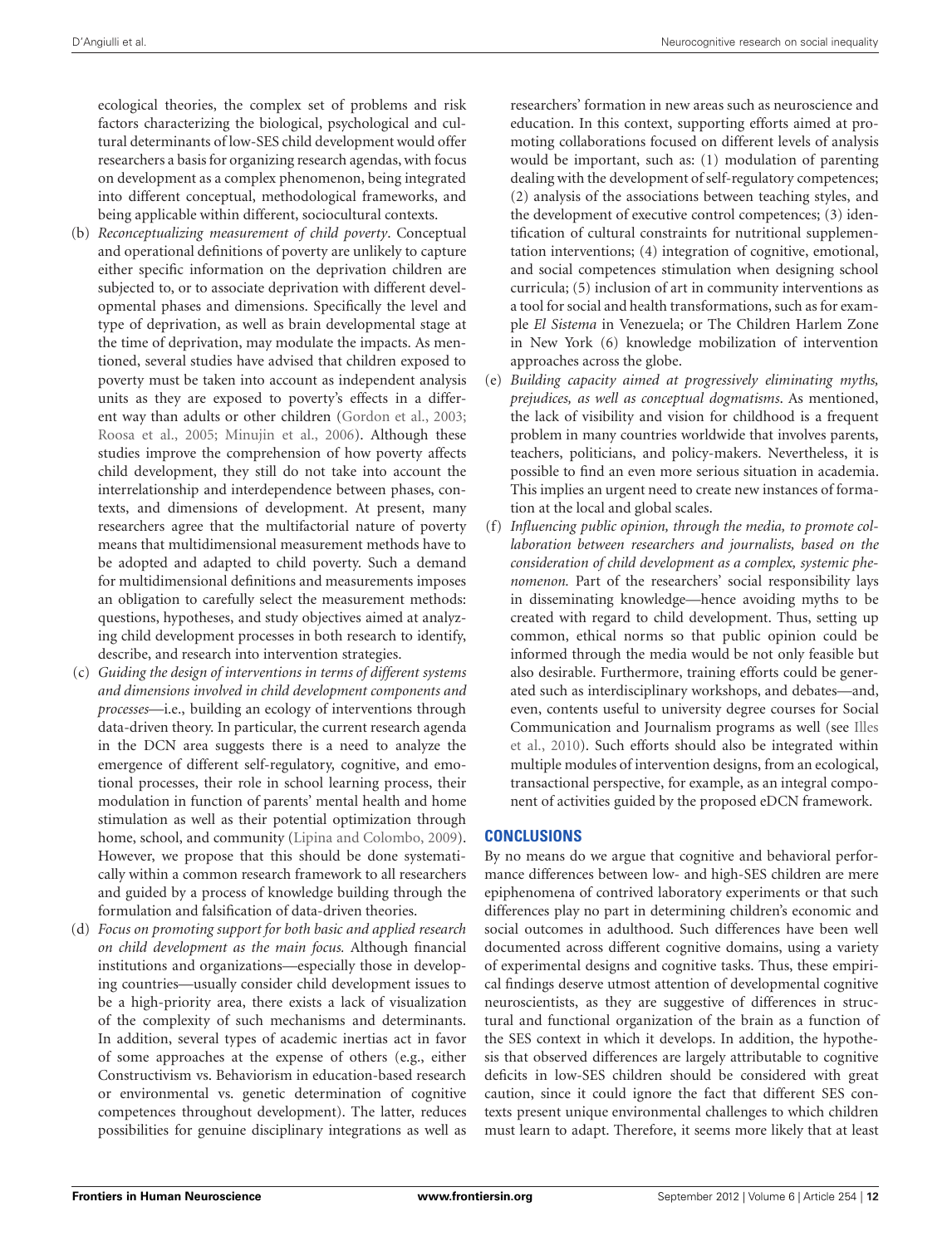some performance differences between low-and high-SES children reflect differences in structural and functional organization of the brain as a result of context-specific organism-environment interactions which potentially confer different forms of adaptions to their own environmental settings.

Taking this conceptualization seriously, it is possible to recognize that positive adaptions to one specific environment may not be generalizable to other environments, and therefore may not be congruent with them in terms of certain of their cognitive, behavioral, and socio-emotional requirements. By extension, using developmental norms of one context to assess cognitive, behavioral and socio-emotional performance of children from another context may reveal clear performance differences plausible to be interpreted as deficits. Such misinterpretation, however, is relative to diverse contexts taken as normative and therefore biased and wrong because it does not explain cognition and behavior in ecologically valid terms.

There is a variety of deprived circumstances characterized by specific ecological risk factors present in moderate and severe low-SES settings (e.g., [Gordon et al., 2003\)](#page-14-50) which predispose children to particular types of developmental insults, with potentially irreversible neurological consequences. A number of such risk factors have already been documented, including malnutrition, exposure to environmental toxins and severe physical and psychological abuse [\(Bradley and Corwyn](#page-13-0), [2002;](#page-13-0) [Lipina and Colombo](#page-14-7), [2009](#page-14-7)). However, research in this area has exclusively focused on low-SES environments, despite the recent evidence that high-SES contexts may too predispose children to certain negative cognitive, behavioral and socio-emotional impacts, perhaps different in kind, but no less developmentally important [\(Luthar and Ansary, 2005;](#page-14-51) [Luthar, 2006](#page-14-30); [Ansary and Luthar, 2009](#page-12-10)). Therefore, both negative and positive ecological factors should be considered at all levels of the SES spectrum.

Furthermore, it is not the purpose of the paper to discourage any type of effort to develop and implement intervention programs aimed at optimizing both cognitive and socioemotional development of children from low-SES backgrounds.

#### **REFERENCES**

- <span id="page-12-15"></span>Abraham, A., Windmann, S., Siefen, R., Daum, I., and Güntürkün, O. (2006). Creative thinking in adolescents with attention deficit hyperactivity disorder (ADHD). *Child Neuropsychol.* 12, 111–123.
- <span id="page-12-12"></span>Alper, L., and Leistyna, P. (2005). *Class Dismissed: How TV Frames the Working Class*. Northampton, MA: Media Education Foundation.
- <span id="page-12-9"></span>Anderson, M. L. (2010). Neural reuse as a fundamental organizational principle of the brain. *Behav. Brain Sci.* 33, 1–69.
- <span id="page-12-0"></span>Anderson, N. B. (1999). "Solving the puzzle of socioeconomic status and health: the need for integrated, multilevel, interdisciplinary research," in *Socioeconomic Status and Health in Industrial Nations*, *Ann. N.Y. Acad. Sci. Vol. 896*, eds N. E. Adler,

M. Marmot, B. S. McEwen, and J. Stewart (New York, NY: The New York Academy of Sciences), 302–312.

- <span id="page-12-10"></span>Ansary, N. S., and Luthar, S. S. (2009). Distress and academic achievement among adolescents of affluence: a study of externalizing and internalizing problem behaviors and school performance. *Dev. Psychopathol.* 21, 319–341.
- <span id="page-12-14"></span>American Psychiatric Association. (2000). *Diagnostic and Statistical Manual of Mental Disorders: DSM-IV-TR*. Washington, DC: Author.
- <span id="page-12-7"></span>Ardila, A. (2005). Cultural values underlying psychometric cognitive testing. *Neuropsychol. Rev.* 15, 185–195.
- <span id="page-12-3"></span>Barbarin, O. S. (2003). Social risks and child development in South Africa:

Any improvements in academic performance, reduction in grade repeating and/or school failure are considerable steps forward in influencing both social and economic outcomes of children who grow up in circumstances which do not readily afford them sufficiently appropriate developmental opportunities. In addition, it is clear that such programs can be rich sources of empirical data concerning the mediating effects of cognitive and behavioral training on the structure and functioning of the brain, constituting from the eDCN perspective, valuable information on experience-dependent neuroplasticity.

Finally, we are optimistic about the role that cognitive neuroscience can play in the solution of the problem of the relationship between brain development and SES disparities. Ultimately, such a solution must include an explanation of how different social and economic conditions in which children grow up differentially influence the growth and development of neural mechanisms, and how such differences translate into adult neurocognitive outcomes. At a more practical level, cognitive neuroscience in collaboration with other disciplines can greatly contribute to the design of practical methods to deal with various developmental issues associated with different SES contexts. Both, the field's current and future technological and methodological advances are promising in addressing these questions. But probably those alone will not be enough. Substantial advances need to occur most and foremost at the level of theoretical conceptualization and underlying epistemology. The analysis and proposals reviewed here may contribute to a debate steering the field a step forward in the right direction.

#### **ACKNOWLEDGMENTS**

This work was supported in part by the Social Science and Humanities Research Council of Canada and Carleton University Faculty of Science Award (Amedeo D'Angiulli); and by Ministerio de Ciencia y Tecnología (MINCyT) and Consejo Nacional de Investigaciones Científicas y Técnicas (CONICET), Argentina (Sebastián J. Lipina).

a nation's program to protect the human rights of children. *Am. J. Orthopsychiatry* 73, 248–254.

- <span id="page-12-8"></span>Barcelo, F., Suwazono, S., and Knight, R. T. (2000). Prefrontal modulation of visual processing in humans. *Nat. Neurosci.* 3, 399–403.
- <span id="page-12-13"></span>Barker, R. G. (1968). *Ecological Psychology: Concepts and Methods for Studying the Environment for Human Behavior.* Stanford, CA: Stanford University Press.
- <span id="page-12-5"></span>Battro, A. M., Fischer, K. W., and Léna, P. J. (2008). *The Educated Brain. Essays in Neuroeducation*. Cambridge, MA: Cambridge University Press.
- <span id="page-12-16"></span>Bednarik, R. (2011). *The Human Condition*. New York, NY: Springer.
- <span id="page-12-6"></span>Blair, C. (2002). School readiness: integrating cognition and emotion in a neurobiological conceptualization

of children's functioning at school entry. *Am. Psychol.* 57, 111–127.

- <span id="page-12-4"></span>Blair, C., and Razza, R. P. (2007). Relating effortful control, executive function, and false belief understanding to emerging math and literacy ability in kindergarten. *Child Dev.* 78, 647–663.
- <span id="page-12-11"></span>Bodrova, E., and Leong, D. J. (2001). *Tools of the Mind: A Case Study of Implementing the Vygotskian Approach in American Early Childhood and Primary Classrooms.* Geneva: International Burearu of Education.
- <span id="page-12-1"></span>Bornstein, M. C., and Bradley, R. H. (eds.). (2003). *Socioeconmic Status, Parenting, and Child Development*. Mahwah, NJ: Lawrence Erlbaum.
- <span id="page-12-2"></span>Boykin, A. W., and Allen, B. A. (2002). "Beyond deficits and difference psychological integrity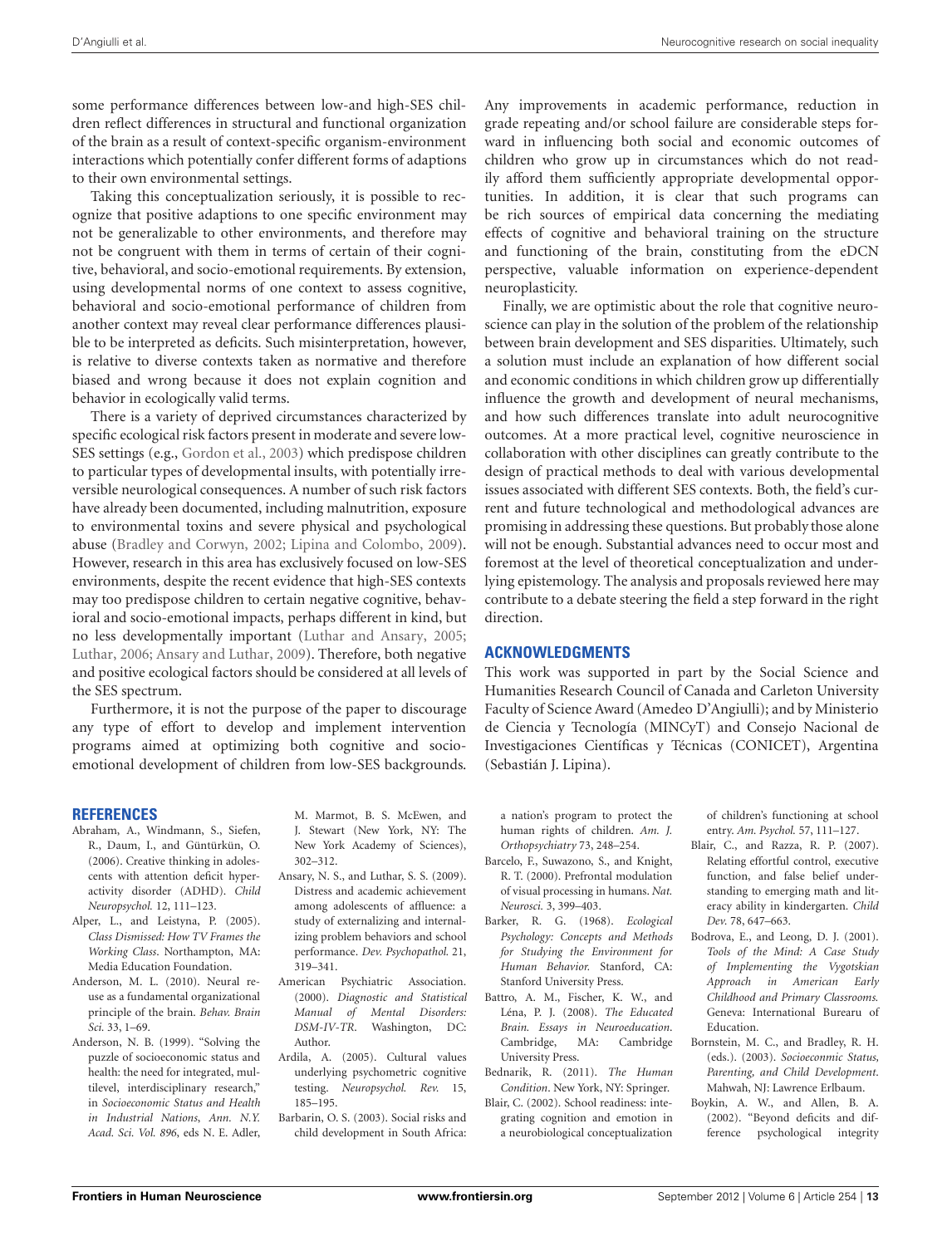in developmental research," in *Producing Knowledge, Pursuing Understanding (Advances in Education in Diverse Communities: Research, Policy, and Praxis, Vol. 1),* eds C. C. Yeakey and W. Edmund (Gordon: Emerald Group Publishing Limited), 15–34.

- <span id="page-13-1"></span>Boykin, A. W., and Allen, B. (2004). "Cultural integrity and schooling outcomes of AfricanAmerican children from low-income backgrounds," in *Rethinking Childhood*, eds P. Pufall and R. Unsworth (New Brunswick, NJ: Rutgers University Press), 104–120
- <span id="page-13-0"></span>Bradley, R. H., and Corwyn, R. F. (2002). Socioeconomic status and child development. *Annu. Rev. Psychol.* 53, 371–399.
- <span id="page-13-17"></span>Bresnahan, J., and Shapiro, M. (1972). Learning strategies in children from different socioeconomic levels. *Adv. Child Dev. Behav.* 7, 31–79.
- <span id="page-13-18"></span>Bresnahan, J., and Blum, W. (1971). Chaotic reinforcement: a socioeconomic leveler. *Dev. Psychol.* 4, 89–92.
- <span id="page-13-16"></span>Bresnahan, J. L., Ivey, S. L., and Shapiro, M. M. (1969). Developmentally defined obviousness in concept formation tasks. *Dev. Psychol.* 1, 383–388.
- <span id="page-13-41"></span>Bronfenbrenner, U., and Ceci, S. J. (1994). Nauture-nurture reconceptualized in developmental perspective: a bioecological model. *Psychol. Rev.* 101, 568–586.
- <span id="page-13-26"></span>Bruer, J. (1997). Education and the brain: a bridge too far. *Educ. Res.* 26, 4–16.
- <span id="page-13-31"></span>Bucci, M. P., Nassibi, N., Gerard, C. L., Bui-Quoc, E., and Seassau, M. (2012). Immaturity of the oculomotor saccade and vergence interaction in dyslexic children: evidence from a reading and visual search study. *PLoS ONE* 7:e33458. doi: 10.1371/journal.pone.0033458
- <span id="page-13-36"></span>Buckner, J., Mezzacappa, E., and Beardslee, W. (2009). Selfregulation and its relations to adaptive functioning in low-income youths. *Am. J. Orthopsychiatry* 79, 19–30.
- <span id="page-13-37"></span>Buckner, J. C., Mezzacappa, E., and Beardslee, W. R. (2003). Characteristics of resilient youths living in poverty: the role of self-regulatory processes. *Dev. Psychopathol.* 15, 139–162.
- <span id="page-13-39"></span>Bunge, M. (1979). *Causality and Modern Science*. New York, NY: Dover.
- <span id="page-13-3"></span>Burger, K. (2010). How does early childhood care and education affect cognitive development? An international review of the effects of early interventions for children

from different social backgrounds. *Early Child. Q.* 25, 140–165.

- <span id="page-13-8"></span>Calderón-Garcidueñas, L., Mora-Tiscareño, A., Styner, M., Zhu, H., Torres-Jardón, R., Carlos, E., Solorio-López, E., Medina-Cortina, H., Kavanaugh, M., and D'Angiulli, A. (2012a). White matter hyperintensities, systemic inflammation, brain growth, and cognitive functions in children exposed to air pollution. *J. Alzheimer Dis.* 30, 1–9. Calderón-Garcidueñas, L., Kavanaugh,
- <span id="page-13-9"></span>M., Block, M. L., D'Angiulli, A., Delgado-Chávez, R., Torres-Jardón, R., González-Maciel, A., Reynoso-Robles, R., Osnaya, N., Villarreal-Calderon, R., Guo, R., Hua, Z., Zhu, H., Perry, G., and Diaz, P. (2012b). Neuroinflammation, hyperphosphorilated tau, diffuse amyloid plaques and down-regulation of the cellular prion protein in air pollution exposed children and adults. *J. Alzheimer Dis.* 28, 93–107.
- <span id="page-13-7"></span>Calderón-Garcidueñas, L., Engle, R., Mora-Tiscareño, A., Styner, M., Gómez-Garza, G., Zhu, H., Jewells, V., Torres-Jardón, R., Romero, L., Monroy-Acosta, M. E., Bryant, C., González-González, L. O., Medina-Cortina, H., and D'Angiulli, A. (2011a). Exposure to severe urban air pollution influences cognitive outcomes, brain volume and systemic inflammation in clinically healthy children. *Brain Cogn.* 77, 345–355.
- <span id="page-13-10"></span>Calderón-Garcidueñas, L., D'Angiulli, A., Kulesza, R. J., Torres-Jardón, R., Osnaya, N., Romero, L., Keefe, S., Herritt, L., Brooks, D. M., Avila-Ramirez, J., Delgado-Chavez, R., Medina-Cortina, H., and Gonzales-Gonzales, L. O. (2011b). Air pollution disrupts brainstem auditory and autonomic nuclei and causes delayed brainstem auditory evoked potentials. *Int. J. Dev. Neurosci.* 29, 365–375.
- <span id="page-13-30"></span>Carson, S., Peterson, J., and Higgins, D. (2003). Decreased latent inhibition is associated with increased creative achievement in high-functioning individuals. *J. Pers. Soc. Psychol.* 85, 499–506.
- <span id="page-13-33"></span>Casanova, M. F. (2010). Cortical organization: anatomical findings based on systems theory. *Transl. Neurosci.* 1, 62–71.
- <span id="page-13-34"></span>Casanova, M. F., El-Baz, A., Giedd, J., Rumsey, J., and Switala, A. (2010). Increased white matter gyral depth in dyslexia: implications for corticocortical connectivity. *J. Autism Dev. Disord.* 40, 21–29.
- Casanova, M. F., Kreczmanski, P., Trippe, J., Switala, A., Heinsen, H.,

Steinbusch, H., and Schmitz, C. (2008). Neuronal distribution in the neocortex of schizophrenic patients. *Psychiatry Res.* 158, 267–277.

- <span id="page-13-35"></span>Casanova, M. F., and Tillquist, C. R. (2008). Encephalization, emergent properties, and psychiatry: a minicolumnar perspective. *Neuroscientist* 14, 101–118.
- <span id="page-13-32"></span>Casanova, M. F., Buxhoeveden, D. P., Cohen, M., Switala, A. E., and Roy, E. (2002a). Minicolumnar pathology in dyslexia. *Ann. Neurol.* 52, 108–110.
- Casanova, M. F., Buxhoeveden, D., Switala, A. E., and Roy, E. (2002b). Minicolumnar pathology in autism. *Neurology* 58, 428–432.
- <span id="page-13-13"></span>Ceci, S. J. (1996). *On Intelligence: A Bio-Ecological Treatise on Intellectual Development, 2nd Edn*. Cambridge, MA: Harvard University Press.
- <span id="page-13-19"></span>Clearfield, M. W., and Niman, L. C. (2012). SES affects cognitive flexibility. *Infant Behav. Dev.* 35, 29–35.
- <span id="page-13-25"></span>D'Angiulli, A., and Lipina, S. (2010). Cognitive sciences and child poverty: facts and challenges. *Nat. Precedings*. doi: 10.1038/npre.2010. 4679.1. [Epub ahead of print].
- <span id="page-13-21"></span>D'Angiulli, A., Herdman, A., Stapells, D., and Hertzman, C. (2008a). Children's event-related potentials of auditory selective attention vary with their socioeconomic status. *Neuropsychology* 3, 293–300.
- <span id="page-13-22"></span>D'Angiulli, A., Weinberg, J., Grunau, R., Hertzman, C., and Grebenkov, P. (2008b). "Towards a cognitive science of social inequality: children's attention-related ERPs and salivary cortisol vary with their socioeconomic status," in *Proceedings of the 30th Annual Conference of the Cognitive Science Society*, eds B. C. Love, K. McRae, and V. M. Sloutsky (Austin, TX: Cognitive Science Society), 64–70.
- <span id="page-13-28"></span>D'Angiulli, A., Siegel, L. S., and Hertzman, C. (2004a). Schooling, socioeconomic context and literacy development. *Educ. Psychol.* 24, 867–884.
- <span id="page-13-29"></span>D'Angiulli, A., Siegel, L. S., and Maggi, S. (2004b). Literacy instruction, SES and word reading achievement in English language learners and children with English as a first language: a longitudinal study. *Learn. Disabil. Res. Pract.* 19, 202–213.
- <span id="page-13-2"></span>De Beer, G. R. (1930). *Embryology and Evolution*. Oxford: Oxford University Press.
- <span id="page-13-38"></span>de Boer, H., Bosker, R. J., and van der Werf, M. P. C. (2010). Sustainability of teacher expectation bias effects on long-term student performance. *J. Educ. Psychol.* 102, 168–179.
- <span id="page-13-40"></span>de Souza, A. S., Fernandes, F. S., and do Carmo, M. G. (2011). Effects of maternal malnutrition and postnatal nutritional rehabilitation on brain fatty acids, learning, and memory. *Nutr. Rev.* 69, 132–144.
- <span id="page-13-4"></span>Deutsch, M., Katz, I., and Jensen, A. R. (eds.). (1968). *Social Class, Race, and Psychological Development*. New York, NY: Holt, Rinehart and Winston.
- <span id="page-13-15"></span>Domínguez, X., Vitiello, V., Fuccillo, J., Greenfield, D., and Bulotsky-Shearer, R. (2011). The role of context in preschool learning: a multilevel examination of the contribution of context-specific problem behaviors and classroom process quality to low-income children's approaches to learning. *J. Sch. Psychol.* 49, 175–195.
- <span id="page-13-12"></span>Duncan, G. J., and Brooks-Gunn, J. (1997). *Consequences of Growing Up Poor*. New York, NY: Russell Sage Fundation.
- <span id="page-13-5"></span>Duncan, G. J., and Magnuson, K. (2012). Socioeconomic status and cognitive functioning: moving from correlation to causation. *WIREs. Cogn. Sci.* 3, 377–386.
- <span id="page-13-14"></span>Elkind, D. (1973). "Borderline retardation in low and middle income adolescents," in *Theories of Cognitive Development: Implications for the Mentally Retarded*, eds R. M. Allen, A. D. Cortazzo, and R. P. Toister (Coral Gables: University of Miami Press), 57–85.
- <span id="page-13-11"></span>Evans, G. W. (2003). A multimethodological analysis of cumulative risk and allostatic load among rural children. *Dev. Psychol.* 39, 924–933.
- <span id="page-13-20"></span>Evans, G. W., and Wachs, T. D. (eds.) (2010). *Chaos and its influence on children's development: an ecological perspective*. Washington, DC: American Psychological Association.
- <span id="page-13-23"></span>Farah, M. J. (1994). Neuropsychological inference with an interactive brain: a critique of the "locality" assumption. *Behav. Brain Sci.* 17, 43–104.
- <span id="page-13-24"></span>Faux, S. F. (2002). Cognitive neuroscience from a behavioral perspective: a critique of chasing ghosts with Geiger counters. *Behav. Anal.* 25, 161–173.
- <span id="page-13-6"></span>Freire, C., Ramos, R., Puertas, R., Lopex-Espinosa, M., Julvez, J., Aguilera, I., Cruz, F., Fernandez, M., Sunyer, J., and Olea, N. (2010). Association of traffic-related air pollution with cognitive development in children. *J. Epidemiol. Commun. Health* 64, 223–228.
- <span id="page-13-27"></span>Fink, J., and Lomax, H. (2012). Inequalities, images and insights for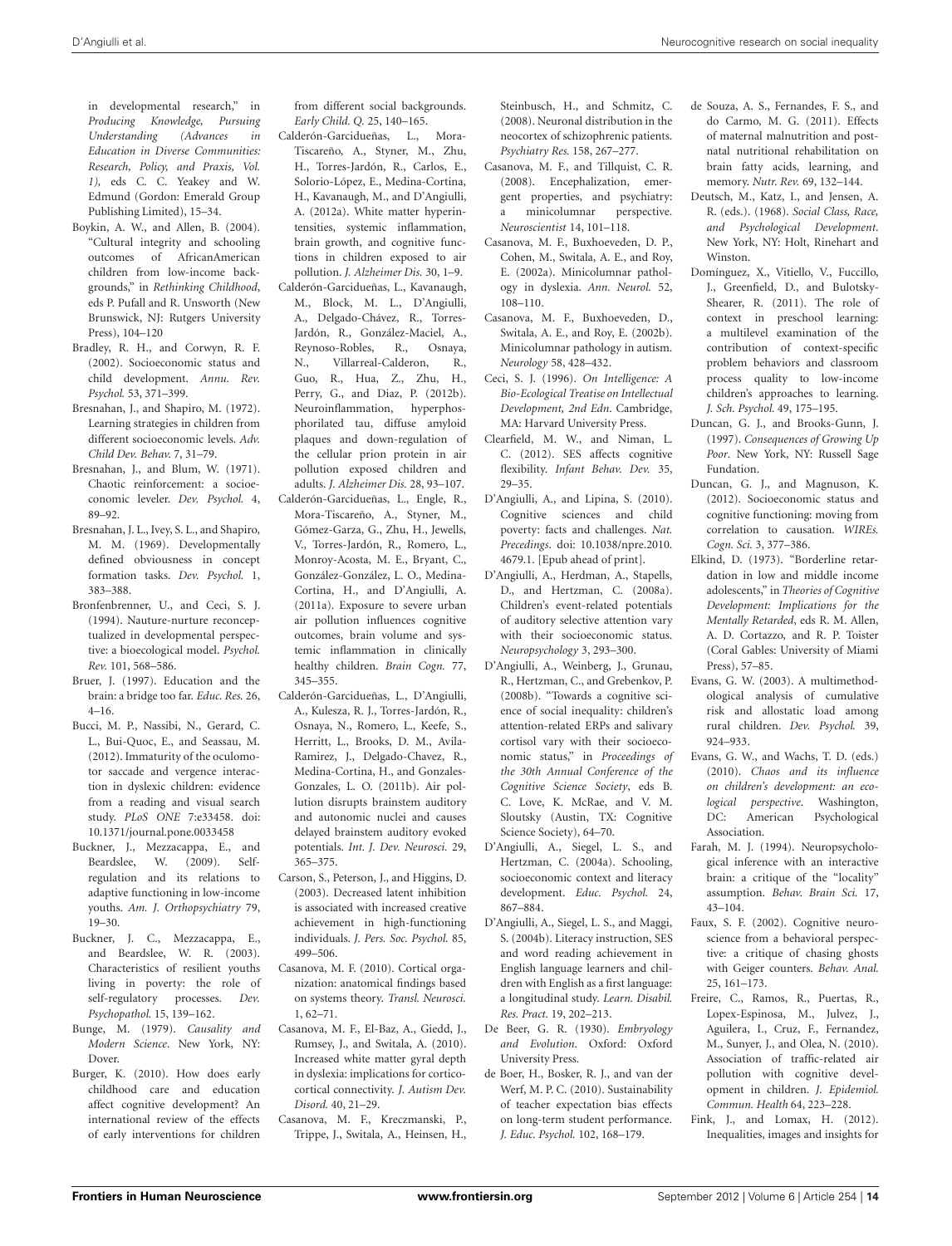policy and research. *Crit. Soc. Policy* 32, 3–10.

- <span id="page-14-1"></span>Fuentes, A. (2009). *Evolution of Human Behavior*. Oxford: Oxford University Press.
- <span id="page-14-49"></span>Galler, J. R., Bryce, C. P., Zichlin, M. L., Fitzmaurice, G., Eaglesfield, G. D., and Waber, D. P. (2012). Infant malnutrition is associated with persisting attention deficits in middle adulthood. *J. Nutr.* 142, 788–794.
- <span id="page-14-38"></span>Gardner, H. (1999). *Intelligence Reframed*. New York, NY: Basic Books.
- <span id="page-14-14"></span>Gassman-Pines, A., and Yoshikawa, H. (2006). The effects of antipoverty programs on children's cumulative level of poverty-related risk. *Dev. Psychol.* 42, 981–990.
- <span id="page-14-44"></span>Geiger, G., and Lettvin, J. Y. (1987). Peripheral vision in persons with dyslexia. *N. Engl. J. Med.* 316, 1238–1243.
- <span id="page-14-48"></span>Georgieff, M. K. (2007). Nutrition and the developing brain: nutrient priorities and measurement. *Am. J. Clin. Nutr.* 85, 614S–620S.
- <span id="page-14-4"></span>Geschwind, N. (1982). Why Orton was right. *Ann. Dyslexia* 32, 13–30.
- <span id="page-14-5"></span>Geschwind, N. (1984). The brain of a learning-disabled individual. *Ann. Dyslexia* 34, 319–327.
- <span id="page-14-43"></span>Geschwind, N., and Galaburda, A. M. (1987). *Cerebral Lateralization: Biological Mechanisms, Associations and Pathology*. Cambridge, MA: MIT Press.
- <span id="page-14-8"></span>Gianaros, P. J., and Manuck, S. B. (2010). Neurobiological pathways linking socioeconomic position and health. *Psychosom. Med.* 72, 450–461.
- <span id="page-14-40"></span>Gilger, J. W., and Hynd, G. W. (2008). Neurodevelopmental variation as a framework for thinking about the twice exceptional. *Roeper Rev.* 30, 214–228.
- <span id="page-14-50"></span>Gordon, D., Nandy, S., Pantazis, C., Pemberton, S., and Townsed, P. (2003). *Child Poverty in the Developing World*. Bristol, UK: Policy Press.
- <span id="page-14-6"></span>Hackman, D. A., and Farah, M. J. (2009). Socioeconomic status and the developing brain. *Trends Cogn. Sci.* 740, 1–9.
- <span id="page-14-0"></span>Hackman, D. A., Farah, M. J., and Meany, M. J. (2010). Socioeconomic status and the brain: mechanistic insights from human and animal research. *Nat. Rev. Neurosci.* 11, 651–659.
- <span id="page-14-15"></span>Hall, J. E., Sammons, P., Sylva, K., Melhuish, E., Taggart, B., Siraj-Blatchford, I., and Smees, R. (2010). Measuring the combined risk to young children's cognitive development: an alternative to cumulative

indices. *Br. J. Dev. Psychol.* 28, 219–238.

- <span id="page-14-16"></span>Helms, J. E. (2006). Fairness is not validity or cultural bias in racialgroup assessment: a quantitative perspective. *Am. Psychol.* 61, 845–859.
- <span id="page-14-29"></span>Higuchi, S., Chaminade, T., Imamizu, H., and Kawato, M. (2009). Shared neural correlates for language and tool use in Broca's area. *Neuroreport* 20, 1376–1381.
- <span id="page-14-28"></span>Hojo, K., Watanabe, S., Tasaki, H., Sato, T., and Metoki, H. (1984). Localization of lesions in aphasia: clinical-CT scan correlations (Part 1). *No To Shinkei* 36, 941–950.
- <span id="page-14-45"></span>Horwitz, B., Rumsey, J. M., and Donohue, B. C. (1998). Functional connectivity of the angular gyrus in normal reading and dyslexia. *Proc. Natl. Acad. Sci. U.S.A.* 95, 8939–8944.
- <span id="page-14-12"></span>Hubbs-Tait, L., Nation, J. R., Krebs, N. F., and Bellinger, D. C. (2005). Neurotoxicants, micronutrients, and social environments. Individual and combined effects on children's development. *Psychol. Sci. Public Interest* 6, 57–121.
- <span id="page-14-11"></span>Hunt, J. M. V. (1968). "Environment, development, and scholastic achievement," in *Social Class, Race, and Psychological Development,* eds M. Deutsch, J., Katz and A. Jensen (New York, NY: Holt, Rinehart and Winston).
- <span id="page-14-47"></span>Illes, J., De Vries, R., Cho, M. K., and Schraedley-Desmond, P. (2006). ELSI priorities for brain imaging. *Am. J. Bioeth.* 6, W24–W31.
- <span id="page-14-33"></span>Illes, J., Moser, M. A., McCormick, J. B., Racine, E., Blakeslee, S., Caplan, A., Check Hayden, E., Ingram, J., Lohwater, T., McKnight, P., Nicholson, C., Phillips, A., Sauvé, K. D., Snell, E., Weiss, S. (2010). Neurotalk: improving the communication of neuroscience research. *Nat. Rev. Neurosci*. 11, 61–69.
- <span id="page-14-9"></span>Jensen, A. R. (1968). Patterns of mental ability and socioeconomic status. *Proc. Natl. Acad. Sci. U.S.A.* 60, 1330–1337.
- <span id="page-14-25"></span>Jensen, E. (2009). *Teaching with Poverty in Mind: What Being Poor Does to Kids' Brains and What Schools Can Do About It*. Alexandria, VA: Association for Supervision and Curriculum Development.
- <span id="page-14-3"></span>Jensen, P. S., Mrazek, D. A., Knapp, P., Steinberg, L., Pfeffer, C. R., Schowalter, J., and Shapiro, T. (2006). "Application of evolutionary models to attention deficit/hyperactivity disorder," in *Toward a New Diagnostic System for Child Psychopathology: Moving Beyond the DSM,* eds P. Jensen, P.,

Knapp, and D. A. Mrazek (New York, NY: Guilford Press), 96–101.

- <span id="page-14-2"></span>Jensen, P. S., Mrazek, D., Knapp, P. K., Steinberg, L., Pfeffer, C., Schowalter, J., and Shapiro, T. (1997). Evolution and revolution in child psychiatry: ADHD as a disorder of adaptation. *J. Am. Acad. Child Adolesc. Psychiatry* 36, 1672–1679.
- <span id="page-14-32"></span>Jolles, D. D., and Crone, E. A. (2012). Training the developing brain: neurocognitive perspective. *Front. Hum. Neurosci*. 6:76. doi: 10.3389/fnhum.2012.00076
- <span id="page-14-46"></span>Jussim, L., and Harber, K. (2005). Teacher expectations and selffulfilling prophecies: knowns and unknowns, resolved and unresolved controversies. *Pers. Soc. Psychol. Rev.* 9, 131–155.
- <span id="page-14-39"></span>Kalbfleisch, M. L. (2004). The functional neural anatomy of talent. *Anat. Rec. B New Anat.* 277, 21–36.
- <span id="page-14-42"></span>Kaplan, B., Dewey, D., Crawford, S., and Fisher, G. (1998). Deficits in long–term memory are not characteristic of ADHD. *J. Clin. Exp. Neuropsychol.* 20, 518–528.
- <span id="page-14-17"></span>Kishida, K. T., Yang, D., Quartz, K., Quartz, S., andMontague, P. R. (2012). Implicit signals in small group settings and their impact on the expression of cognitive capacity and associated brain responses. *Philos. Trans. R. Soc. Lond. B Biol. Sci.* 367, 704–716.
- <span id="page-14-22"></span>Kishyiama, M. M., Boyce, W. T., Jimenez, A. M., Perry, L. M., and Knight, R. T. (2009). Socioeconomic disparities affect prefrontal function in children. *J. Cogn. Neurosci.* 21, 1106–1115.
- <span id="page-14-36"></span>Knudsen, E. I., Heckman, J. J., Cameron, J. L., and Shonkoff, J. P. (2006). Economic, neurobiological, and behavioral perspectives on building America's future workforce. *Proc. Natl. Acad. Sci. U.S.A.* 103, 10155–10162.
- <span id="page-14-24"></span>Krekelberg, B., Boynton, G. M., and van Wezel, R. J. (2006). Adaptation: from single cells to BOLD signals. *Trends Neurosci.* 29, 250–256.
- <span id="page-14-41"></span>Lawrence, V., Houghton, S., Tannock, R., Douglas, G., Durkin, K., and Whiting, K. (2002). ADHD outside the laboratory: boys' executive function performance on tasks in videogame play and on a visit to the zoo. *J. Abnorm. Child Psychol.* 30, 447–462.
- <span id="page-14-34"></span>Leistyna, P. (2009). "Social class and entertainment television: what's so real and new about reality TV?" in *Media/Cultural Studies: Critical Approaches*, eds R. Hammer and D. Kellner (New York, NY: Peter Lang), 324–338.
- <span id="page-14-35"></span>Leistyna, P. (2000). The personality vacuum: problems in teacher education and clinical research. *Teacher Educ. Q.* 27, 75–88.
- <span id="page-14-37"></span>Levine, M. (1992). *Developmental Variation and Learning Disorders*. Cambridge, MA: Educatinal Publishing Service.
- <span id="page-14-10"></span>Lewis, H. (1967). Syndromes of contemporary urban poverty. *Psychiatr. Res. Rep. Am. Psychiatr. Assoc.* 21, 1–21.
- <span id="page-14-18"></span>Lipina, S. J., Martelli, M. L., Vuelta, B., and Colombo, J. A. (2005). Performance on the A-not-B task of Argentinian infants from unsatisfied and satisfied basic needs homes. *Inter. J. Psychol.* 39, 49–60.
- <span id="page-14-7"></span>Lipina, S. J., and Colombo, J. A. (2009). *Poverty and Brain Development During Childhood*. Washington, DC: American Psychological Association.
- <span id="page-14-19"></span>Lipina, S. J., and Sigman, M. (2012). *La pizarra de Babel. Puentes Entre Neurociencia, Psicología y Educación (The Babel board. Bridges between Neuroscience, Psychology and Education).* Buenos Aires: Del Zorzal.
- <span id="page-14-13"></span>Lipina, S. J., Simonds, J., and Segretin, M. S. (2011). Recognizing the child in child poverty. *Vulnerable Child. Youth Stud.* 6, 8–17.
- <span id="page-14-23"></span>Logothetis, N. K. (2001). Neurophysiological investigation of the basis of the fMRI signal. *Nature* 412, 150–157.
- <span id="page-14-21"></span>Logothetis, N. K. (2008). What we can do and what we cannot do with fMRI. *Nature* 453, 869–878.
- <span id="page-14-20"></span>Luria, A. R. (1976). *Cognitive Development: Its Cultural and Social Foundations*. Cambridge, MA: Harvard University Press.
- <span id="page-14-27"></span>Luria, A. R. (1966). *Higher Cortical Functions in Man*. New York, NY: Basic Books.
- <span id="page-14-26"></span>Luria, A. R. (1964). Neuropsychology in the local diagnosis of brain damage. *Cortex* 1, 3–18.
- <span id="page-14-31"></span>Luthar, S. S., and Latendresse, S. J. (2005). Children of the affluent: challenges to well-being. *Curr. Dir. Psychol. Sci.* 14, 49–53.
- <span id="page-14-30"></span>Luthar, S. S. (2006). "Resilience in development: a synthesis of research across five decades," in *Developmental Psychopathology: Vol 3. Risk, Disorder, and Adaptation 2nd Edn.*, eds D. Cicchetti and D. J. Cohen (Hoboken, NJ: Wiley), 739–795.
- <span id="page-14-51"></span>Luthar, S. S., and Ansary, N. S. (2005). Dimensions of adolescent rebellion: risks for academic failure among high- and low-income youth. *Dev. Psychopathol.* 17, 231–250.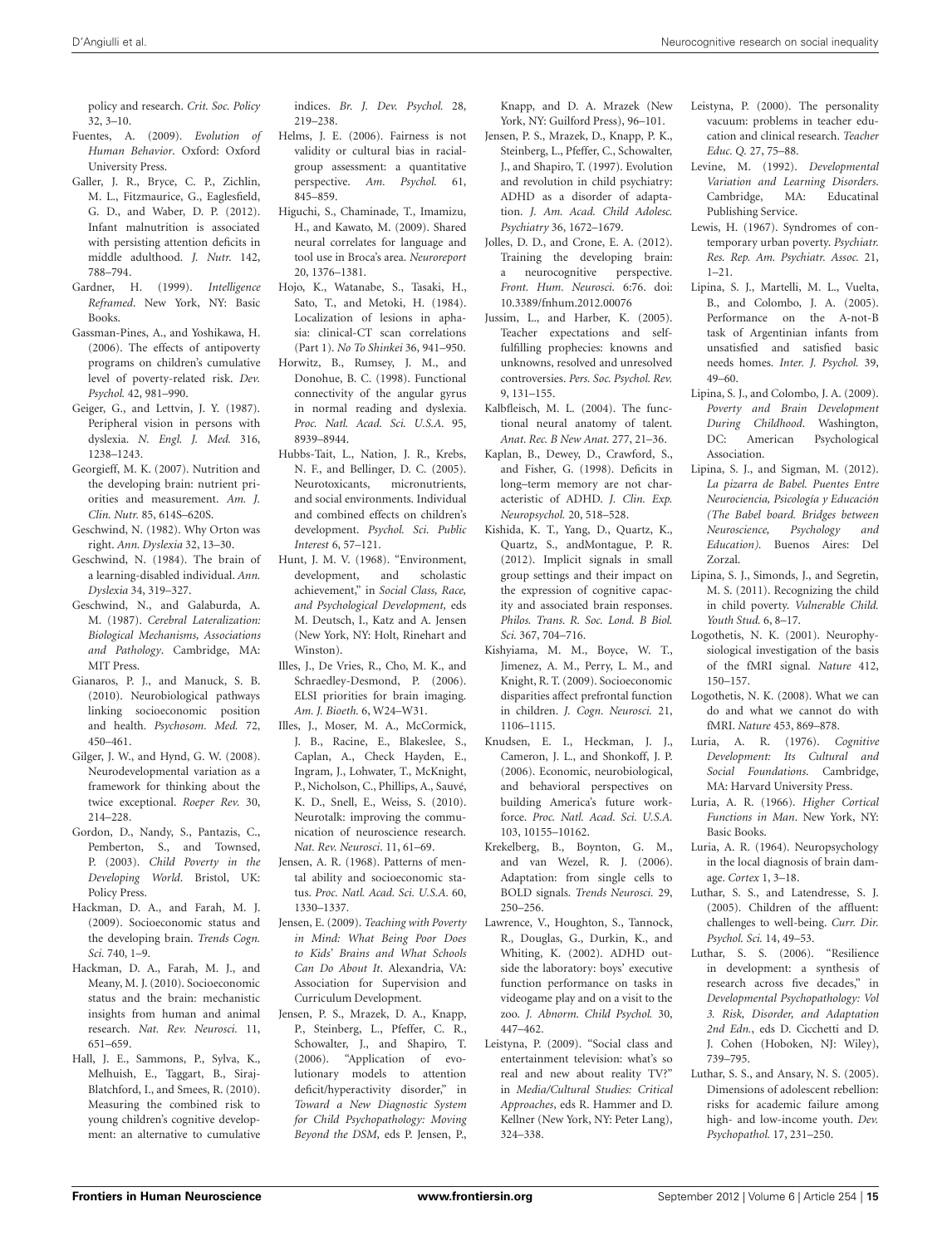- <span id="page-15-27"></span>Luthar, S. S. (2003). The culture of affluence: psychological costs of material wealth. *Child Dev.* 74, 1581–1593.
- <span id="page-15-36"></span>Maggi, S., Hertzman, C., Kohen, D., and D'Angiulli, A. (2004). School proportion of highly competent, neighbourhood socioeconomic characteristics, and class composition. *J. Educ. Res.* 98, 109–114.
- <span id="page-15-50"></span>Martorell, R., Kettel Khan, L., and Schroeder, D. G. (1994). Reversibility of stunting: epidemiological findings in children from developing countries. *Eur. J. Clin. Nutr.* 48(Suppl. 1), S45–S57.
- <span id="page-15-17"></span>Maxwell, L. E. (2010). "Chaos outside the home: the school environment," in *Chaos and its Influence on Children's Development,* eds G. W. Evans and T. D. Wachs (Washington DC: American Psychological Association), 83–96.
- <span id="page-15-19"></span>Mezzacappa, E. (2004). Alerting, orienting, and executive attention: developmental properties and socio-demographic correlates in an epidemiological sample of young, urban children. *Child Dev.* 75, 1–14.
- <span id="page-15-29"></span>McCandliss, B. D., Beck, I., Sandak, R., and Perfetti, C. (2003). Focusing attention on decoding for children with poor reading skills: a study of the world building intervention. *Sci. Stud. Reading* 7, 75–105.
- <span id="page-15-33"></span>McIlroy, A. (2010, May 25). How poverty shapes the brain. *Globe Mail*.
- <span id="page-15-8"></span>McLoyd, V. C. (1998). Socioeconomic disadvantage and child development. *Am. Psychol.* 53, 185–204.
- <span id="page-15-32"></span>Miewald, C. E. (2001). National myths, state policy, and communitydirected media: representational politics and the reconfigeration of welfare. *Urban. Geogr.* 22, 424–439.
- <span id="page-15-4"></span>Minujin, A., Delamonica, E., Davidziuk, A., and González, E. D. (2006). The definition of child poverty: a discussion of concepts and measurements. *Environ. Urban.* 18, 481–500.
- <span id="page-15-47"></span>Morgane, P. J., Austin-LaFrance, R., Bronzino, J., Tonkiss, J., Díaz-Cintra, S., Cintra, L., Kemper, T., and Galler, J. R. (1993). Prenatal malnutrition and development of the brain. *Neurosci. Biobehav. Rev.* 17, 91–128.
- <span id="page-15-48"></span>Morgane, P. J., Mokler, D. J., and Galler, J. R. (2002). Effects of prenatal protein malnutrition on the hippocampal formation. *Neurosci. Biobehav. Rev.* 26, 471–483.
- <span id="page-15-12"></span>Neisser, U., Boodoo, G., Bouchard, T., Boykin, A., Brody, N., Ceci, S., Halpern, D., Loehlin, J., Perloff,

R., Sternberg, R., and Urbina, S. (1996). Intelligence: knowns and unknowns. *Am. Psychol.* 51, 77–101.

- <span id="page-15-40"></span>Nicolson, R. I., and Fawcett, A. J. (2000). Long-term learning in dyslexic children. *Eur. J. Cogn. Psychol.* 12, 357–393.
- <span id="page-15-9"></span>Nisbett, R. E. (2009). *Intelligence and How to Get it: Why Schools and Cultures Count*. New York, NY: Norton.
- <span id="page-15-25"></span>Noble, K. G., Farah, M. J., and McCandliss, B. D. (2006). Socioeconomic background modulates cognition achievement relationships in reading. *Cogn. Dev.* 21, 349–368.
- <span id="page-15-44"></span>Nunes, T., Schliemann, A. D., and Carraher, D. W. (1993). *Mathematics in the Streets and in Schools*. Cambridge, UK: Cambridge University Press.
- <span id="page-15-1"></span>Posner, M. I. (2009). "Foreword," in *Poverty and Brain Development during Childhood. An Approach from Cognitive Psychology and Neuroscience,* eds S. J. Lipina and J. A. Colombo (Washington DC: American Psychological Association), xi–xiii.
- <span id="page-15-7"></span>Preacher, K. J., Rucker, D. D., MacCallum, R. C., and Nicewander, W. A. (2005). Use of the extreme groups approach: a critical reexamination and new recommendations. *Psychol. Methods* 10, 178–192.
- <span id="page-15-38"></span>Pugh, K., and McCardle, P. (2009). *How Children Learn to Read: Current Issues and New Directions in the Integration of Cognition, Neurobiology, and Genetics of Reading and Dyslexia Research and Practice.* New York, NY: Psychology Press.
- <span id="page-15-2"></span>Raizada, R. D., and Kishiyama, M. M. (2010). Effects of socioeconomic status on brain development and how cognitive neuroscience may contribute to leveling the playing field. *Front. Hum. Neurosci.* 4:3. doi: 10.3389/neuro.09.003.2010
- <span id="page-15-26"></span>Raizada, R. D. S., Richards, T. L., Meltzoff, A., and Kuhl, P. K. (2008). Socioeconomic status predicts hemispheric specialization of the left inferior frontal gyrus in young children. *Neuroimage* 40, 1392–1401.
- <span id="page-15-31"></span>Raver, C. C., Jones, S. M., Li-Grining, C. P., Metzger, M., Smallwood, K., and Sardin, L. (2008). Improving preschool classroom processes: preliminary findings from a randomized trial implemented in head start settings. *Early Child Res. Q.* 63, 253–255.
- <span id="page-15-22"></span>Roland, P. E. (1993). *Brain Activation*. New York, NY: Wiley-Liss.
- <span id="page-15-6"></span>Roosa, M. W., Shying, D., Nair, R. l., and Lockhart Burrell, G. (2005).

Measures for studying poverty in family and child research. *J. Marriage Fam.* 67, 971–988.

- <span id="page-15-20"></span>Roselli, M., and Ardila, A. (2003). The impact of culture and education on non-verbal neuropsychological measurements: a critical review. *Brain Cogn.* 52, 326–333.
- <span id="page-15-45"></span>Rosenthal, R., and Jacobson, L. (1968). *Pygmalion in the Classroom: Teacher's Expectations and Pupil's Intellectual Development*. New York, NY: Holt, Rinehart and Winston.
- <span id="page-15-28"></span>Rueda, M. R., Rothbart, M. K., McCandliss, B. D., Saccomanno, L., and Posner, M. I. (2005). Training, maturation, and genetic influences on the development of executive attention. *Proc. Natl. Acad. Sci. U.S.A.* 102, 14931–14936.
- <span id="page-15-43"></span>Rumsey, J., Donohue, B., Brady, D., Nace, K., Giedd, J., and Andreason, P. (1997). A magnetic resonance imaging study of planum temporale asymmetry in men with developmental dyslexia. *Arch. Neurol.* 54, 1481–1489.
- <span id="page-15-3"></span>Sanders, R. (2008). EEGsshowbraindifferences between poor and rich kids. UCBerkeleyNews, December2nd. Available online at: http:// www.berkeley.edu/news/media/rele ases/2008/12/02\_cortex.shtml
- <span id="page-15-23"></span>Sartori, G., and Umilta, C. (2000). The additive factor method in brain imaging. *Brain Cogn.* 42, 68–71.
- <span id="page-15-11"></span>Sattler, J. M. (1992). *Assessment of Children*. San Diego, CA: Author.
- <span id="page-15-16"></span>Schaefer, B., and McDermott, P. (1999). Learning behavior and intelligence as explanations for children's scholastic achievement. *J. Sch. Psychol.* 37, 299–313.
- <span id="page-15-35"></span>Schibli, K., and D'Angiulli, A. (2011). The neuroscience of poverty. *Educ. Can.* 51, 17–20.
- <span id="page-15-41"></span>Schneps, M. R., Rose, T. L., and Fischer, K. W. (2007). Visual learning and the brain: implications for dyslexia. *Mind Brain Educ.* 1, 128–129.
- <span id="page-15-49"></span>Searle, J. (1995). *The Construction of Social Reality*. New York, NY: Free Press.
- <span id="page-15-24"></span>Servos, P. (2000). Functional neuroimaging of mental chronometry. *Brain Cogn.* 42, 72–74.
- <span id="page-15-37"></span>Shallice, T., and Cooper, R. P. (2011). *The Organisation of Mind*. Oxford: Oxford University Press.
- <span id="page-15-0"></span>Shaw, P., Greenstein, D., Lerch, J., Clasen, L., Lenroot, R., Gogtay, N., Evans, A., Rapoport, J., and Giedd, J. (2006). Intellectual ability and cortical development in children and adolescents. *Nature* 440, 676–679.
- <span id="page-15-30"></span>Shaywitz, B. A., Shaywitz, S. E., Blachman, B. A., Pugh, K. R., Fulbright, R. K., Skudlarski, P., Mencl, W. E., Constable, R. T.,

Holahan, J. M., Marchione, K. E., Fletcher, J. M., Lyon, G. R., and Gore, J. C. (2004). Development of left occipitotemporal systems for skilled reading in children after a phonologically-based intervention. *Biol. Psychiatry* 55, 926–933.

- <span id="page-15-18"></span>Silverman, S., and Shapiro, M. (1970). Magnitude-probability preferences of preschool children from two socioeconomic levels. *Dev. Psychol.* 2, 134–139.
- <span id="page-15-42"></span>Simos, P. G., Breier, J. I., Fletcher, J. M., Foorman, B. R., Bergman, E., Fishbeck, K., and Papanicolaou, A. (2000). Brain activation profiles in dyslexic children during nonword reading: a magnetic source imaging study. *Neurosci. Lett.* 290, 61–65.
- <span id="page-15-39"></span>Stanovich, K. E., and Siegel, L. S. (1994). Phenotypic performance profile of children with reading disabilities: a model of regression-based test of the phonological-core variabledifference model. *J. Educ. Psychol.* 86, 24–53.
- <span id="page-15-10"></span>Stanovich, K. (2009). *What Intelligence Tests Miss: The Psychology of Rational Thought*. New Haven, CT: Yale University Press.
- <span id="page-15-14"></span>Steele, C. M., and Aronson, J. (1995). Stereotype threat and the intellectual test performance of African Americans. *J. Pers. Soc. Psychol.* 69, 797–811.
- <span id="page-15-15"></span>Steele, C. M. (1997). A threat in the air. How stereotypes shape intellectual identity and performance? *Am. Psychol.* 52, 613–629.
- <span id="page-15-46"></span>Stephens, C. (2010). Privilege and status in an unequal society: shifting the focus of health promotion research to include the maintenance of advantage. *J. Health Psychol.* 15, 993–1000.
- <span id="page-15-21"></span>Stevens, C., Lauinger, B., and Neville, H. (2009). Differences in the neural mechanisms of selective attention in children from different socioeconomic backgrounds: an eventrelated brain potential study. *Dev. Sci.* 12, 634–646.
- <span id="page-15-34"></span>Sternberg, R. J. (ed.). (2000). *Handbook of Intelligence*. New York, NY: Cambridge University Press.
- <span id="page-15-5"></span>Surkan, P. J., Kennedy, C. E., Hurley, K. M., and Black, M. M. (2011). Maternal depression and early childhood growth in developing countries: a systematic review and meta-analysis. *Bull. World Health. Organ.* 1, 608–615.
- <span id="page-15-13"></span>Suzuki, L. A., and Aronson, J. (2005). The cultural malleability of intelligence and its impact on the racial/ethnic hierarchy. *Psychol. Public Policy Law* 11, 320–327.